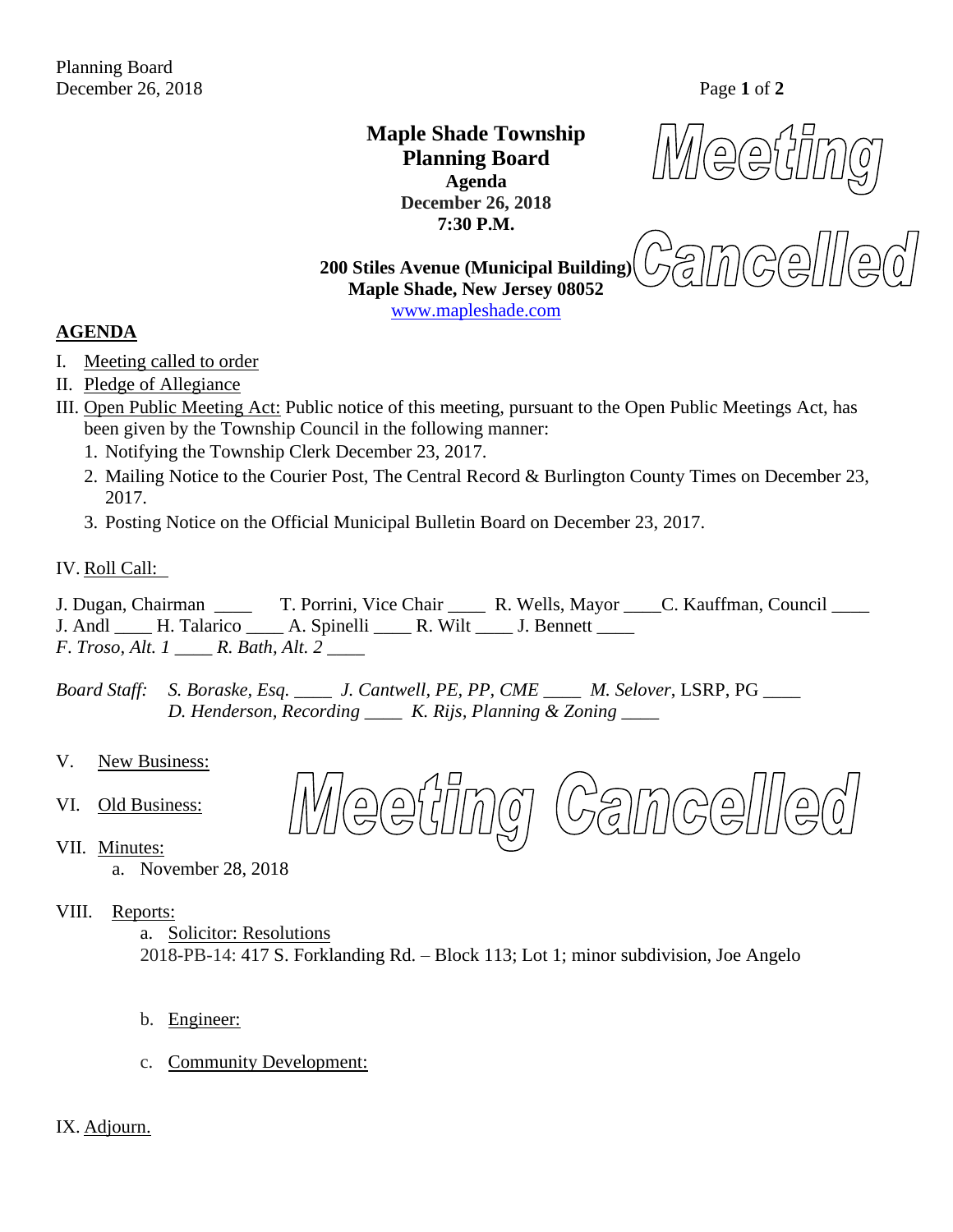| 2019 Meeting Dates: |  |
|---------------------|--|
|                     |  |

| Site Plan Adv.: $1/8$ * 2/5 3/5 4/2 5/7 6/6 * 7/2 8/6 9/3 10/1 11/6 * 12/3       |  |  |  |  |  |  |
|----------------------------------------------------------------------------------|--|--|--|--|--|--|
| Planning Board: 1/23 2/27 3/27 4/24 5/22 6/26 7/24 8/28 9/25 10/23 11/26* 12/18* |  |  |  |  |  |  |
| Zoning Board: 1/9 2/13 3/13 4/10 5/8 6/12 7/10 8/14 9/11 10/9 11/20*12/11        |  |  |  |  |  |  |

**If you are unable to attend, please call Kevin Rijs at (856)779-9610 Ext.151. Thank You.**

**Next Meeting January 23, 2019**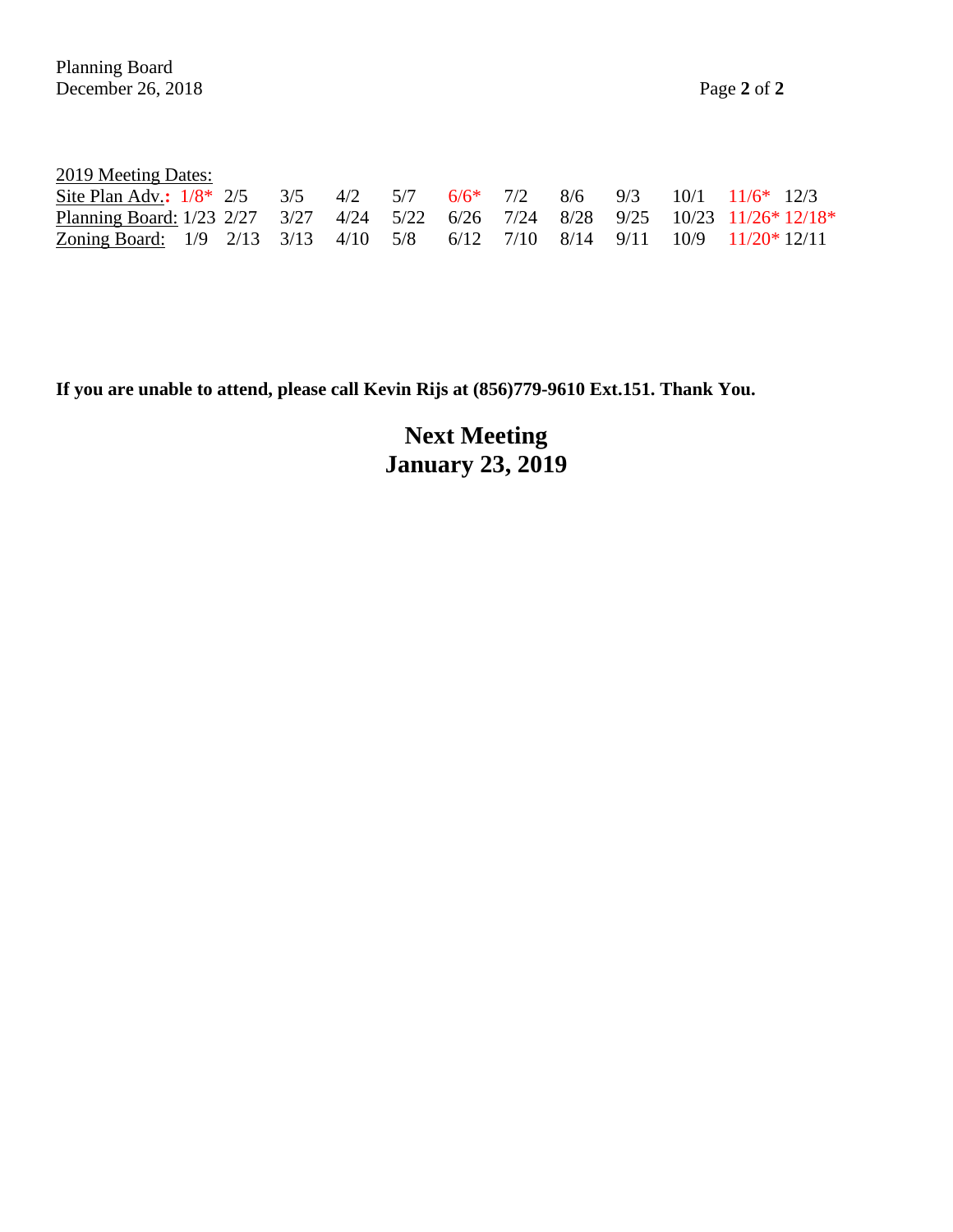## **Maple Shade Township Planning Board Agenda November 28, 2018 7:30 P.M.**

## **200 Stiles Avenue (Municipal Building) Maple Shade, New Jersey 08052** [www.mapleshade.com](http://www.mapleshade.com/)

## **AGENDA**

- I. Meeting called to order
- II. Pledge of Allegiance
- III. Open Public Meeting Act: Public notice of this meeting, pursuant to the Open Public Meetings Act, has been given by the Township Council in the following manner:
	- 1. Notifying the Township Clerk December 23, 2017.
	- 2. Mailing Notice to the Courier Post, The Central Record & Burlington County Times on December 23, 2017.
	- 3. Posting Notice on the Official Municipal Bulletin Board on December 23, 2017.

## IV. Roll Call:

J. Dugan, Chairman \_\_\_\_ T. Porrini, Vice Chair \_\_\_\_ R. Wells, Mayor \_\_\_\_C. Kauffman, Council \_\_\_\_ J. Andl H. Talarico A. Spinelli R. Wilt J. Bennett *F*. *Troso, Alt. 1 \_\_\_\_ R. Bath, Alt. 2 \_\_\_\_*

*Board Staff: S. Boraske, Esq. \_\_\_\_ J. Cantwell, PE, PP, CME \_\_\_\_ M. Selover*, LSRP, PG *\_\_\_\_ D. Henderson, Recording \_\_\_\_ K. Rijs, Planning & Zoning \_\_\_\_*

## V. New Business:

- 1. **417 S. Forklanding Rd.**  Block 113; Lot 1; Joe Angelo; P-18-16 Zone: Residential -1 (R-1) Existing Use: Vacant Proposed Use: Single-family home/s Application: Minor Subdivision (one lot into two lots) with "C" Variance request.
- 2. Maple Shade Board of Education various improvements N.J.S.A. 40:55D-31. Wilkins Elementary School and High School. Improvements subject to a public referendum and voter approval December 11, 2018.

## VI. Old Business:

- VII. Minutes:
	- a. October 24, 2018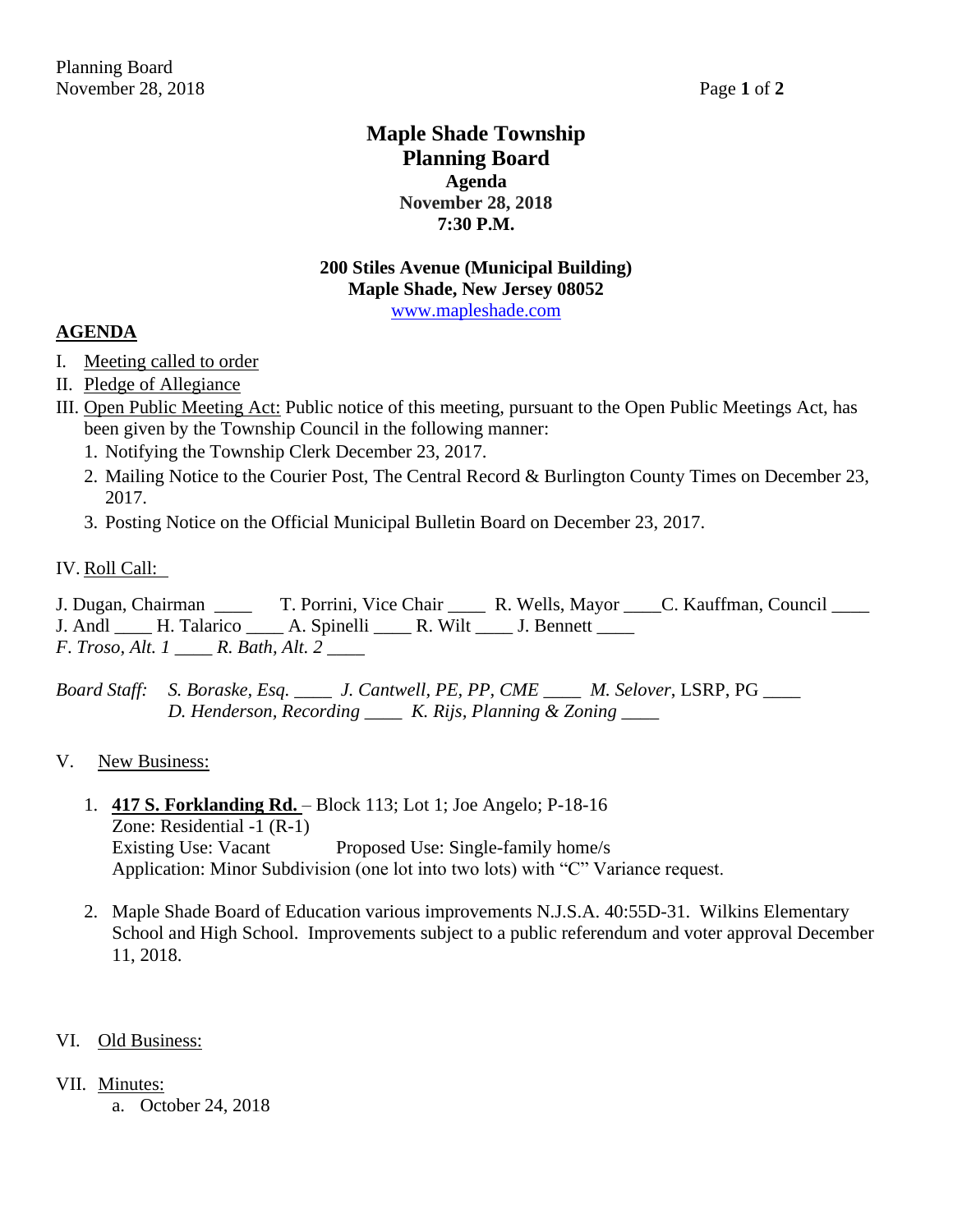## VIII. Reports:

- a. Solicitor: Resolutions 2018-PB-13: 3000 S. Lenola Rd. – Block 189, Lot 4.07; 525 Associates LLC; P-18-14 2018-PB-14: 461 Route 38 W. – Block 144; Lot 14; Reyta's Restaurant; P-18-15
- b. Engineer:
- c. Community Development:

IX. Adjourn.

2018 Meeting Dates:

| Site Plan Adv.: $1/9^*$ 2/6 3/6 4/3 5/1 6/5 7/10* 8/7 9/4 10/2 11/6 12/4                                                                                                                       |  |  |  |  |  |  |
|------------------------------------------------------------------------------------------------------------------------------------------------------------------------------------------------|--|--|--|--|--|--|
| Planning Board: 1/24 2/28 3/28 4/25 5/23 6/27 7/25 8/22 9/26 10/24 11/28 12/26                                                                                                                 |  |  |  |  |  |  |
| <u>Zoning Board:</u> 1/10 $\frac{2}{14}$ $\frac{3}{14}$ $\frac{4}{11}$ $\frac{5}{9}$ $\frac{6}{13}$ $\frac{7}{11}$ $\frac{8}{8}$ $\frac{9}{12}$ $\frac{10}{10}$ $\frac{11}{7}$ $\frac{12}{12}$ |  |  |  |  |  |  |

**If you are unable to attend, please call Kevin Rijs at (856)779-9610 Ext.151. Thank You.**

# **Next Meeting December 26, 2018**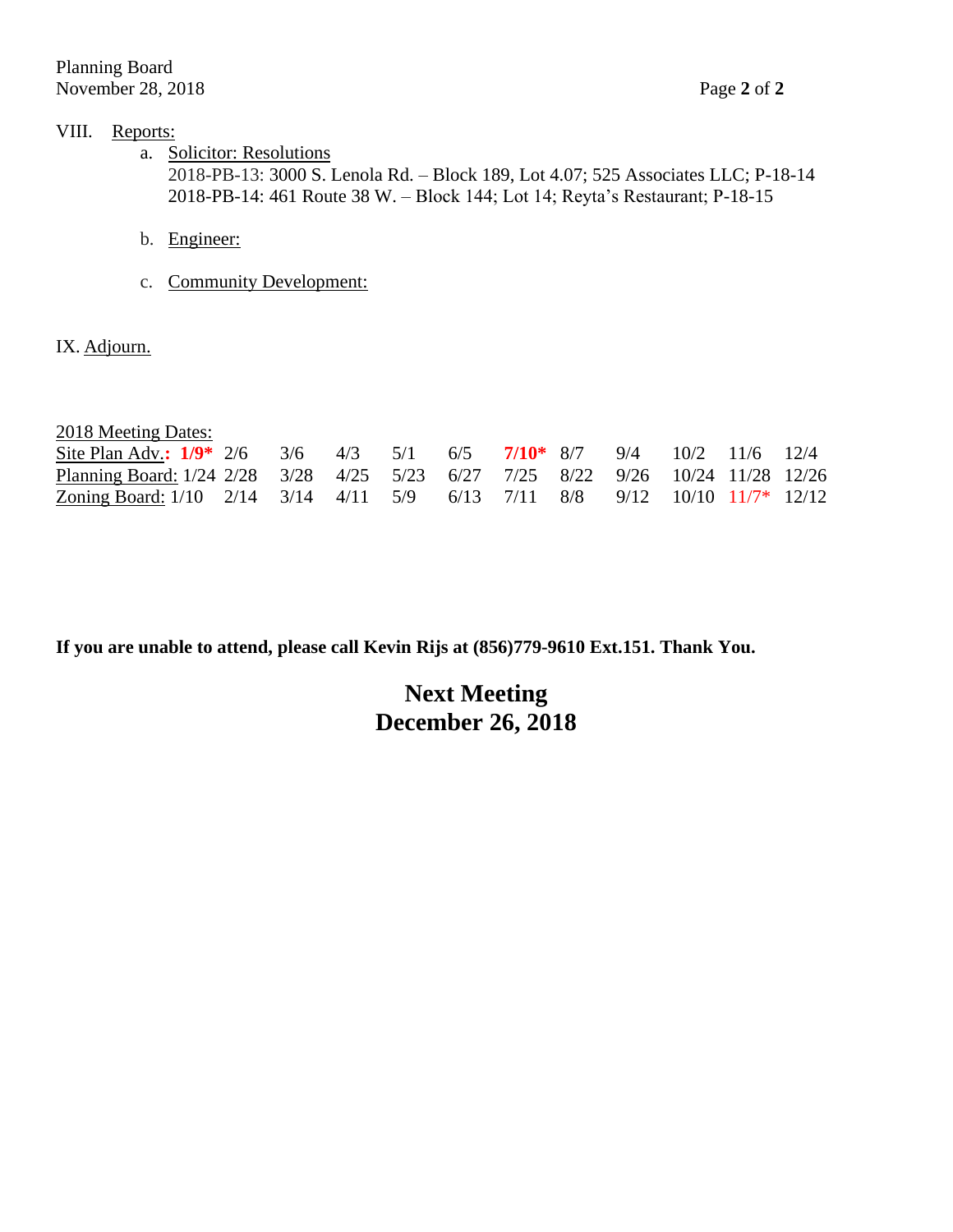## **Maple Shade Township Planning Board Agenda October 24, 2018 7:30 P.M.**

## **200 Stiles Avenue (Municipal Building) Maple Shade, New Jersey 08052** [www.mapleshade.com](http://www.mapleshade.com/)

## **AGENDA**

- I. Meeting called to order
- II. Pledge of Allegiance
- III. Open Public Meeting Act: Public notice of this meeting, pursuant to the Open Public Meetings Act, has been given by the Township Council in the following manner:
	- 1. Notifying the Township Clerk December 23, 2017.
	- 2. Mailing Notice to the Courier Post, The Central Record & Burlington County Times on December 23, 2017.
	- 3. Posting Notice on the Official Municipal Bulletin Board on December 23, 2017.

## IV. Roll Call:

J. Dugan, Chairman \_\_\_\_ T. Porrini, Vice Chair \_\_\_\_ R. Wells, Mayor \_\_\_\_C. Kauffman, Council \_\_\_\_ J. Andl H. Talarico A. Spinelli R. Wilt J. Bennett *F*. *Troso, Alt. 1 \_\_\_\_ R. Bath, Alt. 2 \_\_\_\_*

*Board Staff: S. Boraske, Esq. \_\_\_\_ J. Cantwell, PE, PP, CME \_\_\_\_ M. Selover*, LSRP, PG *\_\_\_\_ D. Henderson, Recording \_\_\_\_ K. Rijs, Planning & Zoning \_\_\_\_*

## V. New Business:

- 1. **3000 S. Lenola Rd.** Block 189, Lot 4.07; 525 Associates LLC; P-18-14 Zone: Business Development (BD) Existing Use: Office Building Proposed Use: No Change Application: Minor Site plan  $-4,000+\sqrt{-}$ SF building addition
- 2. **461 Route 38 W.**  Block 144; Lot 18 Unit E; Reyta's Restaurant; P-18-15 Zone: Highway Commercial (HC) Existing Use: Strip Shopping Center Proposed Use Restaurant Application: New Use - Site Plan Waiver

## VI. Old Business:

## VII. Minutes:

- a. July 25, 2018
- b. September 4, 2018 Special Meeting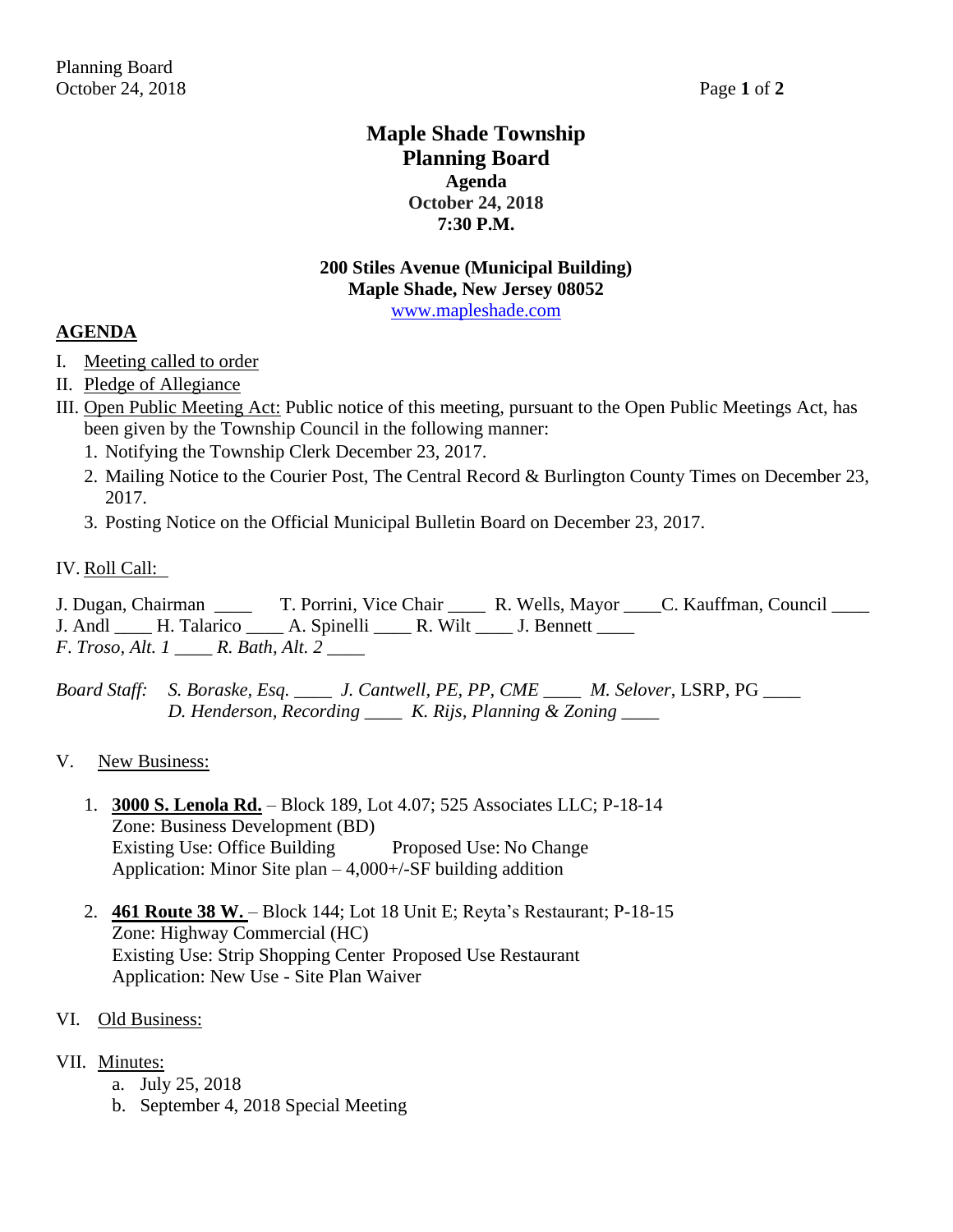## VIII. Reports:

- a. Solicitor: Resolutions 2018-PB-09: 455 Rt. 38 W. – Block 142; Lot 7; Bernardo – LaMexicanita 2018-PB-10:11 W. Main St. – Block 63; Lot 8; Jason Bloomquist (Dream Vacations)
- b. Engineer:
- c. Community Development:

IX. Adjourn.

2018 Meeting Dates:

| Site Plan Adv.: $1/9^*$ 2/6 3/6 4/3 5/1 6/5 7/10* 8/7 9/4 10/2 11/6 12/4                                                                                                                       |  |  |  |  |  |  |
|------------------------------------------------------------------------------------------------------------------------------------------------------------------------------------------------|--|--|--|--|--|--|
| Planning Board: 1/24 2/28 3/28 4/25 5/23 6/27 7/25 8/22 9/26 10/24 11/28 12/26                                                                                                                 |  |  |  |  |  |  |
| <u>Zoning Board:</u> 1/10 $\frac{2}{14}$ $\frac{3}{14}$ $\frac{4}{11}$ $\frac{5}{9}$ $\frac{6}{13}$ $\frac{7}{11}$ $\frac{8}{8}$ $\frac{9}{12}$ $\frac{10}{10}$ $\frac{11}{7}$ $\frac{12}{12}$ |  |  |  |  |  |  |

**If you are unable to attend, please call Kevin Rijs at (856)779-9610 Ext.151. Thank You.**

# **Next Meeting November 28, 2018**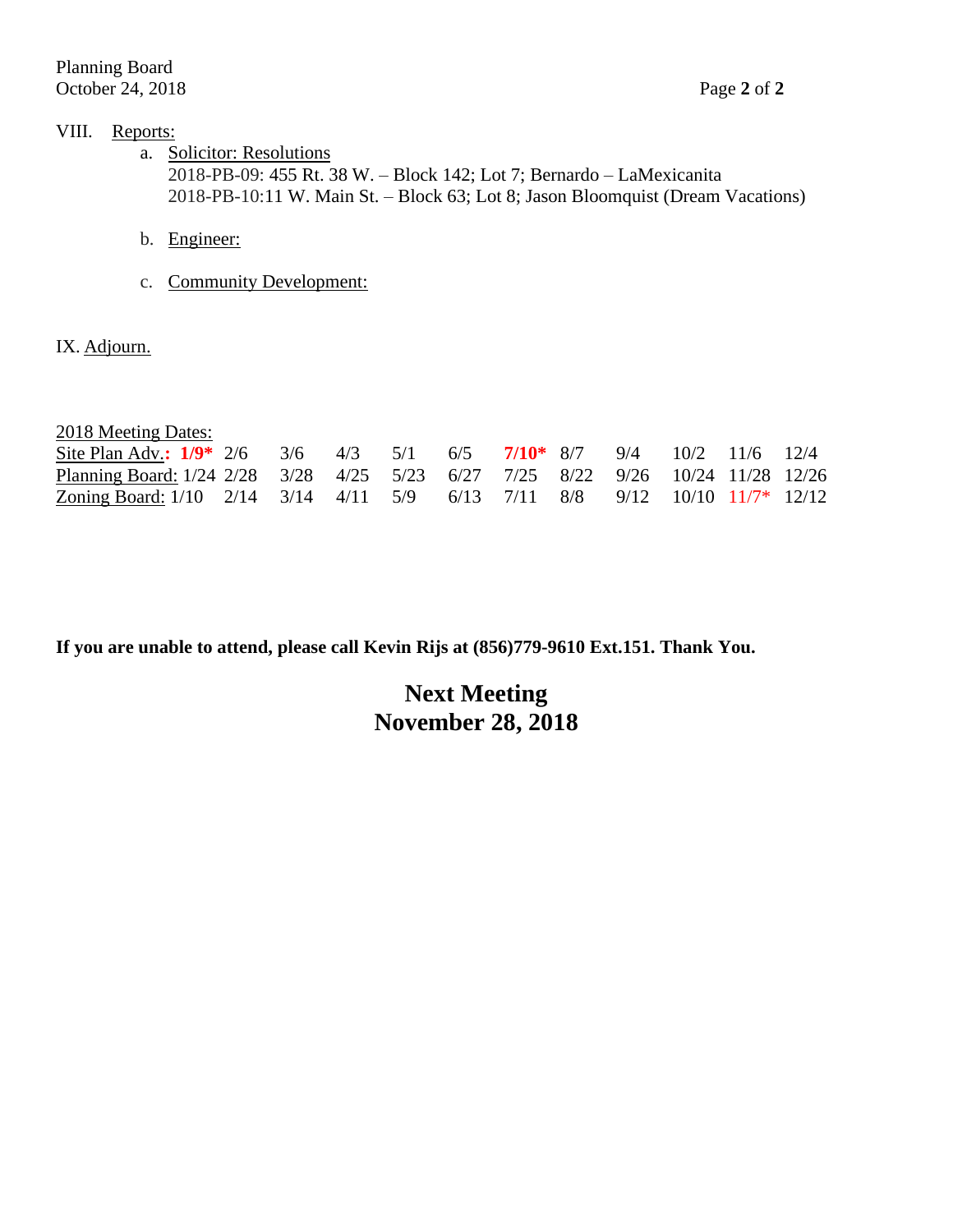## **Maple Shade Township Planning Board Agenda September 26, 2018 7:30 P.M.**

## **200 Stiles Avenue (Municipal Building) Maple Shade, New Jersey 08052** [www.mapleshade.com](http://www.mapleshade.com/)

## **AGENDA**

- I. Meeting called to order
- II. Pledge of Allegiance
- III. Open Public Meeting Act: Public notice of this meeting, pursuant to the Open Public Meetings Act, has been given by the Township Council in the following manner:
	- 1. Notifying the Township Clerk December 23, 2017.
	- 2. Mailing Notice to the Courier Post, The Central Record & Burlington County Times on December 23, 2017.
	- 3. Posting Notice on the Official Municipal Bulletin Board on December 23, 2017.

#### IV. Roll Call:

J. Dugan, Chairman \_\_\_\_ T. Porrini, Vice Chair \_\_\_\_ R. Wells, Mayor \_\_\_\_C. Kauffman, Council \_\_\_\_ J. Andl H. Talarico A. Spinelli R. Wilt J. Bennett *F*. *Troso, Alt. 1 \_\_\_\_ R. Bath, Alt. 2 \_\_\_\_*

*Board Staff: S. Boraske, Esq. \_\_\_\_ J. Cantwell, PE, PP, CME \_\_\_\_ M. Selover*, LSRP, PG *\_\_\_\_ D. Henderson, Recording \_\_\_\_ K. Rijs, Planning & Zoning \_\_\_\_*

- V. New Business:
- VI. Old Business:
- VII. Minutes:
	- a. July 25, 2018
	- b. September 4, 2018 Special Meeting

### VIII. Reports:

a. Solicitor: Resolutions

2018-PB-9: 455 Rt. 38 W. – Block 142; Lot 7; Bernardo – LaMexicanita 2018-PB-10:11 W. Main St. – Block 63; Lot 8; Jason Bloomquist (Dream Vacations)

- b. Engineer:
- c. Community Development:

IX. Adjourn.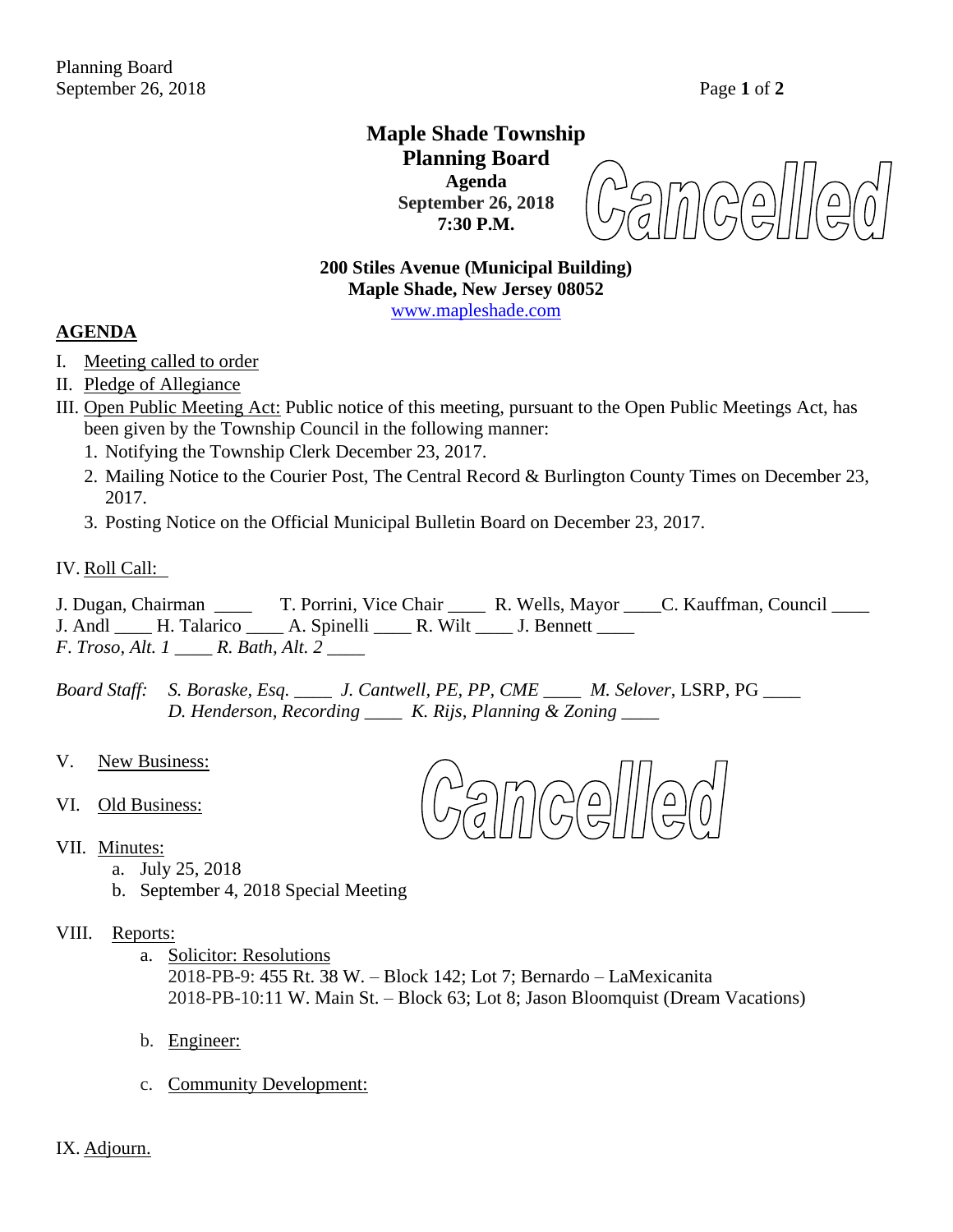| 2018 Meeting Dates:                                                                  |  |  |  |  |  |  |
|--------------------------------------------------------------------------------------|--|--|--|--|--|--|
| Site Plan Adv.: $1/9^*$ 2/6 3/6 4/3 5/1 6/5 7/10 <sup>*</sup> 8/7 9/4 10/2 11/6 12/4 |  |  |  |  |  |  |
| Planning Board: 1/24 2/28 3/28 4/25 5/23 6/27 7/25 8/22 9/26 10/24 11/28 12/26       |  |  |  |  |  |  |
| Zoning Board: 1/10 2/14 3/14 4/11 5/9 6/13 7/11 8/8 9/12 10/10 11/7* 12/12           |  |  |  |  |  |  |

**If you are unable to attend, please call Kevin Rijs at (856)779-9610 Ext.151. Thank You.**

**Next Meeting October 24, 2018**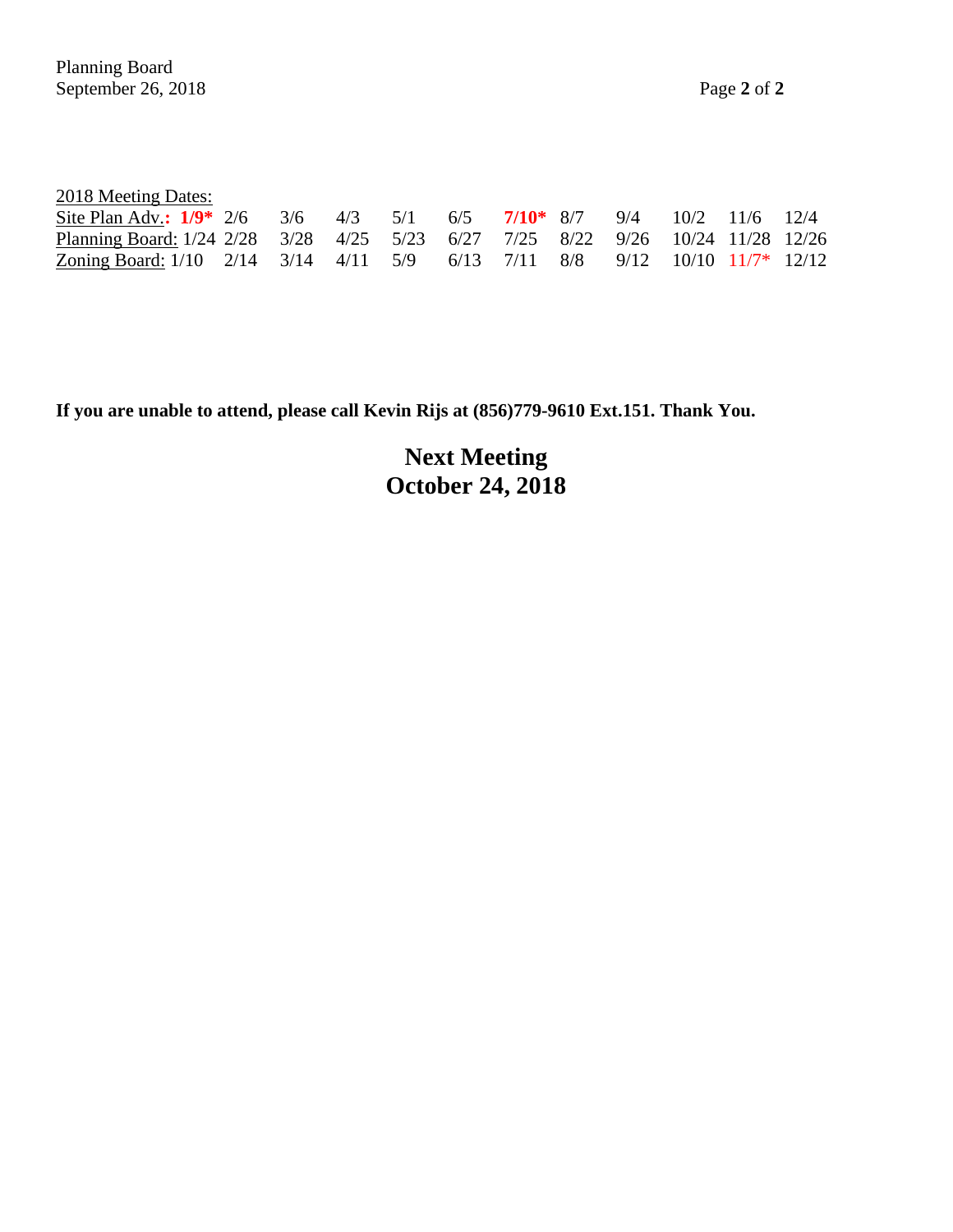## **Maple Shade Township Planning Board Agenda September 4, 2018 – Special Meeting 7:00 P.M.**

## **200 Stiles Avenue (Municipal Building) Maple Shade, New Jersey 08052**

[www.mapleshade.com](http://www.mapleshade.com/)

## **AGENDA**

- I. Meeting called to order
- II. Pledge of Allegiance
- III. Open Public Meeting Act: Public notice of this meeting, pursuant to the Open Public Meetings Act, has been given by the Township Council in the following manner:
	- 1. Notifying the Township Clerk August 31, 2018.
	- 2. Mailing Notice to the Courier Post & Burlington County Times on August 31, 2018.
	- 3. Posting Notice on the Official Municipal Bulletin Board on August 31, 2018.

## IV. Roll Call:

- J. Dugan, Chairman \_\_\_\_ T. Porrini, Vice Chair \_\_\_\_ R. Wells, Mayor \_\_\_\_C. Kauffman, Council \_\_\_\_ J. Andl \_\_\_\_\_ H. Talarico \_\_\_\_\_ A. Spinelli \_\_\_\_\_ R. Wilt \_\_\_\_ J. Bennett \_\_\_\_\_
- *F*. *Troso, Alt. 1 \_\_\_\_ R. Bath, Alt. 2 \_\_\_\_*

*Board Staff: S. Boraske, Esq. \_\_\_\_ J. Cantwell, PE, PP, CME \_\_\_\_ M. Selover*, LSRP, PG *\_\_\_\_ D. Henderson, Recording \_\_\_\_ K. Rijs, Planning & Zoning \_\_\_\_*

V. New Business:

## VI. Old Business:

- VII. Minutes:
- VIII. Reports:
	- a. Solicitor: Resolutions

2018-PB-11: 494 Rt. 38 E. – Block 173.01, Lot 2.03; Campbell EFCU; App# P-18-10 2018-PB-12: 2834 Rt 73 N. - Block 189.01; Lot 2; Goodwill Industries of S. New Jersey & Phila. Inc.; App# P-18-11

- b. Engineer:
- c. Community Development:

## IX. Adjourn.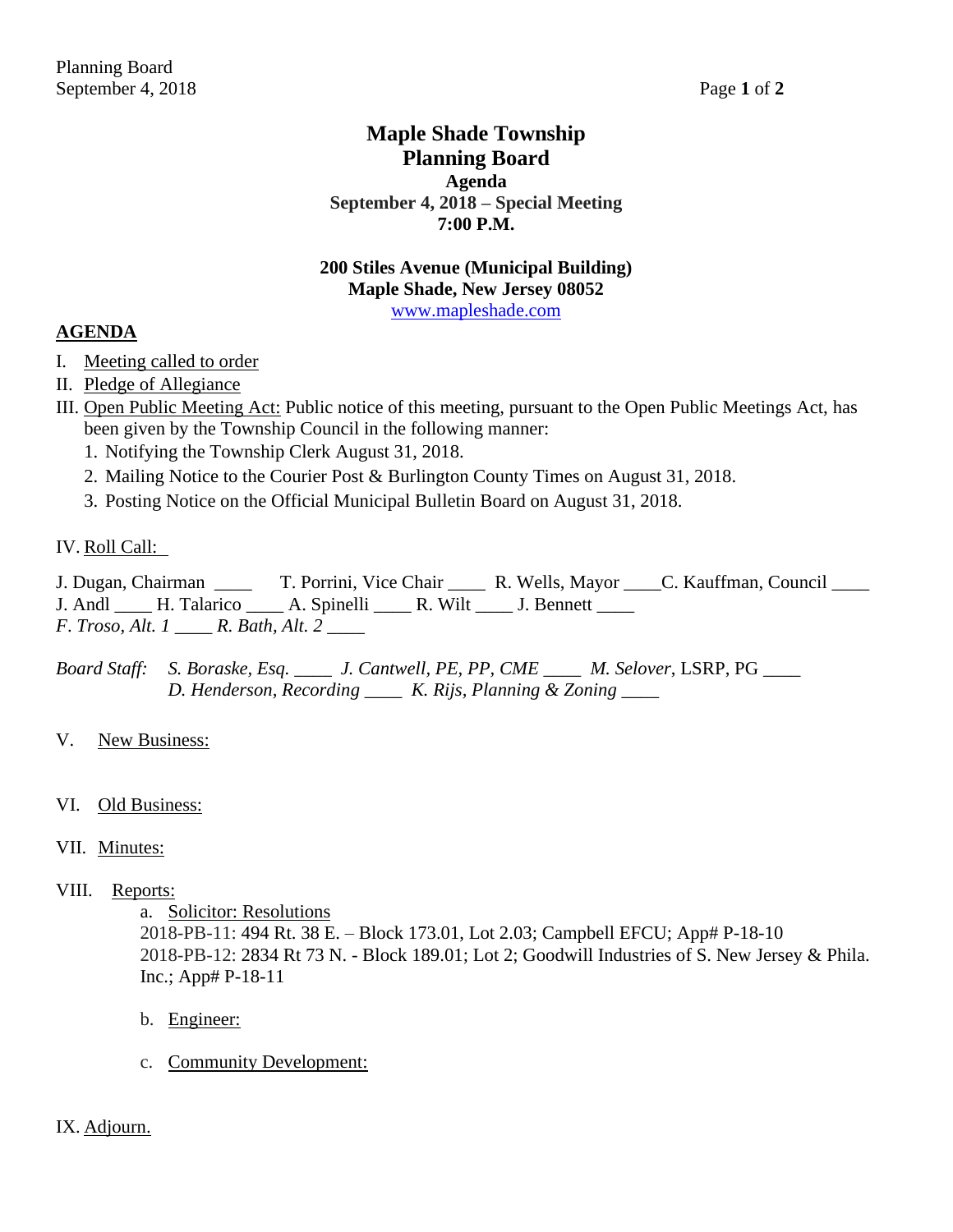| 2018 Meeting Dates: |  |
|---------------------|--|
|                     |  |

| Site Plan Adv.: $1/9$ * 2/6 3/6 4/3 5/1 6/5 7/10 * 8/7 9/4 10/2 11/6 12/4      |  |  |  |  |  |  |
|--------------------------------------------------------------------------------|--|--|--|--|--|--|
| Planning Board: 1/24 2/28 3/28 4/25 5/23 6/27 7/25 8/22 9/26 10/24 11/28 12/26 |  |  |  |  |  |  |
| Zoning Board: 1/10 2/14 3/14 4/11 5/9 6/13 7/11 8/8 9/12 10/10 11/7* 12/12     |  |  |  |  |  |  |

**If you are unable to attend, please call Kevin Rijs at (856)779-9610 Ext.151. Thank You.**

**Next Meeting September 26, 2018**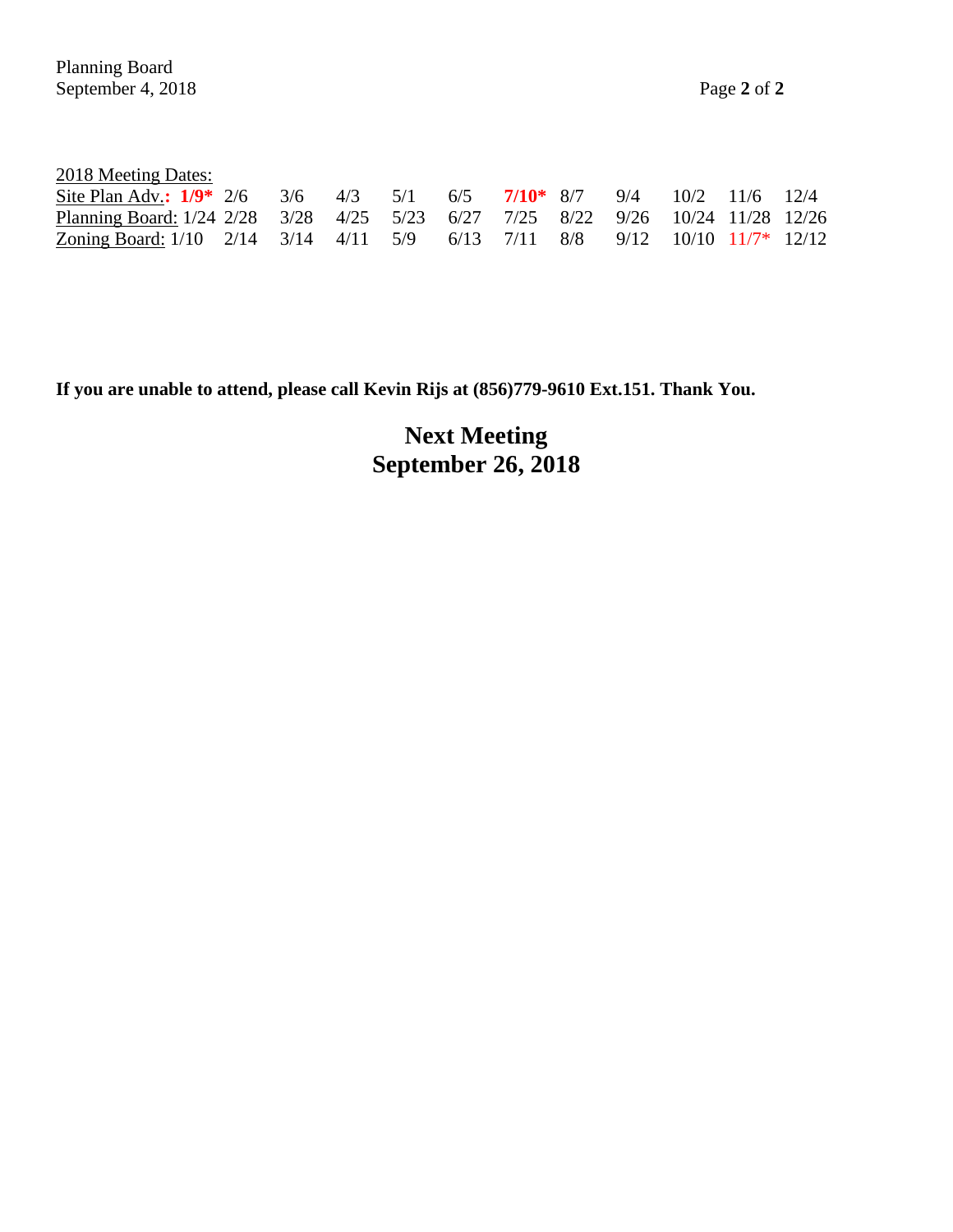## **Maple Shade Township Planning Board Agenda August 22, 2018 7:30 P.M.**

**200 Stiles Avenue (Municipal Building) Maple Shade, New Jersey 08052** [www.mapleshade.com](http://www.mapleshade.com/)

### **AGENDA**

- I. Meeting called to order
- II. Pledge of Allegiance
- III. Open Public Meeting Act: Public notice of this meeting, pursuant to the Open Public Meetings Act, has been given by the Township Council in the following manner:
	- 1. Notifying the Township Clerk December 23, 2017.
	- 2. Mailing Notice to the Courier Post, The Central Record & Burlington County Times on December 23, 2017.
	- 3. Posting Notice on the Official Municipal Bulletin Board on December 23, 2017.

#### IV. Roll Call:

J. Dugan, Chairman \_\_\_\_ T. Porrini, Vice Chair \_\_\_\_ R. Wells, Mayor \_\_\_\_C. Kauffman, Council \_\_\_\_ J. Andl H. Talarico A. Spinelli R. Wilt J. Bennett *F*. *Troso, Alt. 1 \_\_\_\_ R. Bath, Alt. 2 \_\_\_\_*

*Board Staff: S. Boraske, Esq. \_\_\_\_ J. Cantwell, PE, PP, CME \_\_\_\_ M. Selover*, LSRP, PG *\_\_\_\_ D. Henderson, Recording \_\_\_\_ K. Rijs, Planning & Zoning \_\_\_\_*

- V. New Business:
- VI. Old Business:

#### VII. Minutes:

a. July 25, 2018

#### VIII. Reports:

a. Solicitor: Resolutions

2018-PB-09: 455 Rt. 38 W. – Block 142; Lot 7; Bernardo – LaMexicanita 2018-PB-10:11 W. Main St. – Block 63; Lot 8; Jason Bloomquist (Dream Vacations) 2018-PB-11: 494 Rt. 38 E. – Block 173.01, Lot 2.03; Campbell EFCU 2018-PB-12: 2834 Rt 73 N. - Block 189.01; Lot 2; Goodwill Industries of S. New Jersey

- b. Engineer:
- c. Community Development: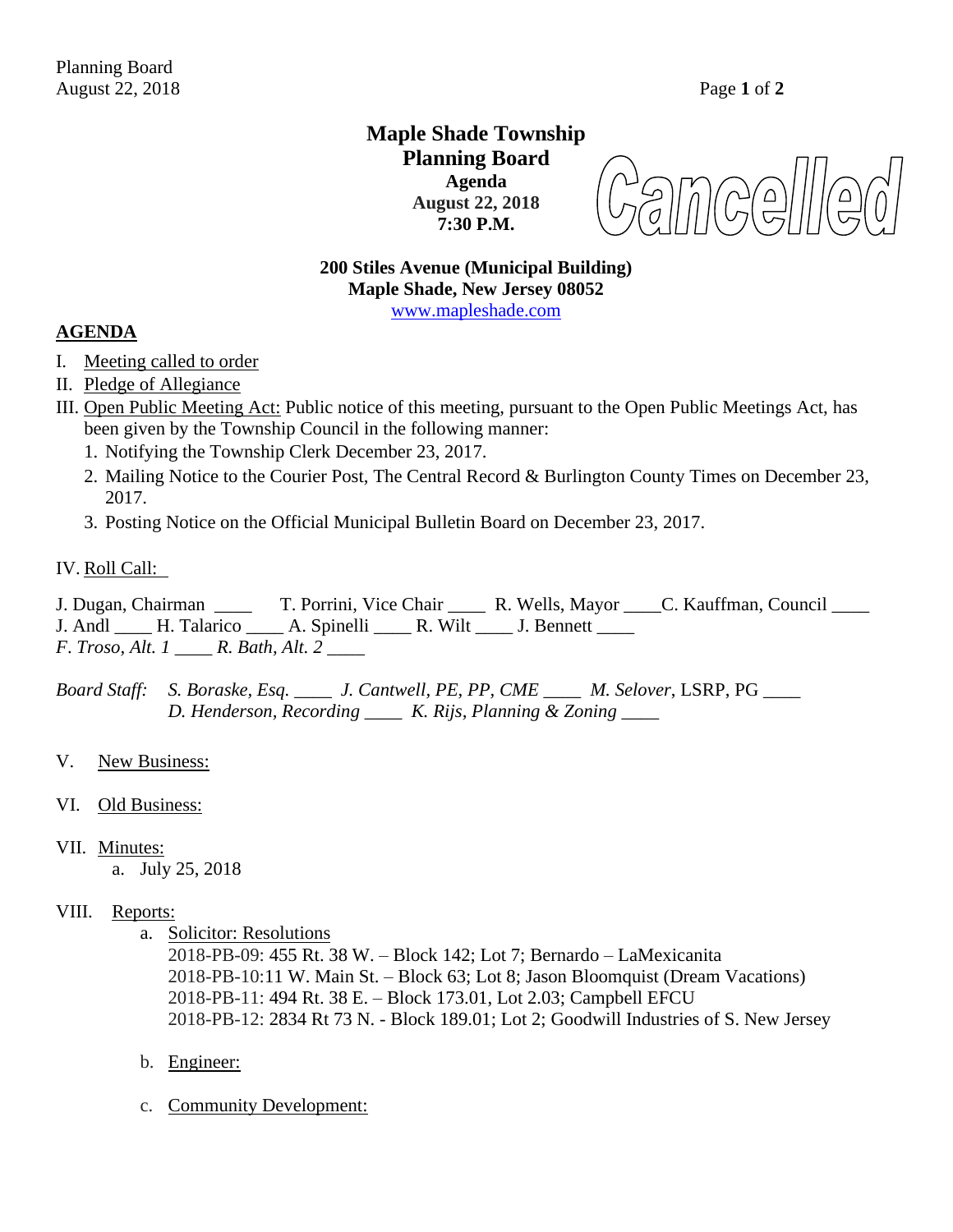Planning Board August 22, 2018 Page **2** of **2**

IX. Adjourn.

| 2018 Meeting Dates: |  |
|---------------------|--|
|                     |  |

| Site Plan Adv.: $1/9$ * 2/6 3/6 4/3 5/1 6/5 7/10 * 8/7 9/4 10/2 11/6 12/4      |  |  |  |  |  |  |
|--------------------------------------------------------------------------------|--|--|--|--|--|--|
| Planning Board: 1/24 2/28 3/28 4/25 5/23 6/27 7/25 8/22 9/26 10/24 11/28 12/26 |  |  |  |  |  |  |
| Zoning Board: 1/10 2/14 3/14 4/11 5/9 6/13 7/11 8/8 9/12 10/10 11/7* 12/12     |  |  |  |  |  |  |

**If you are unable to attend, please call Kevin Rijs at (856)779-9610 Ext.151. Thank You.**

**Next Meeting September 26, 2018**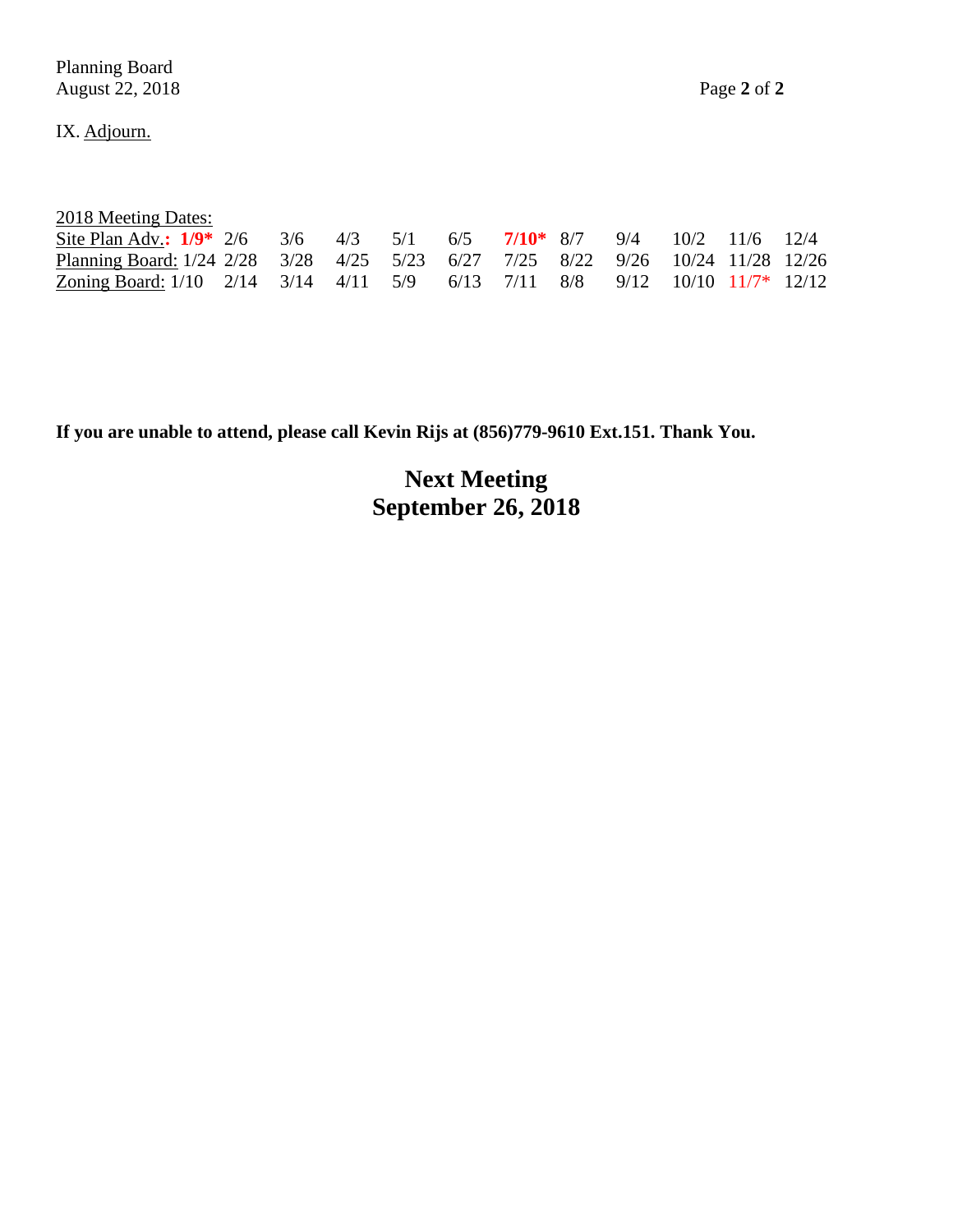## **Maple Shade Township Planning Board Agenda July 25, 2018 7:30 P.M.**

### **200 Stiles Avenue (Municipal Building) Maple Shade, New Jersey 08052** [www.mapleshade.com](http://www.mapleshade.com/)

## **AGENDA**

- I. Meeting called to order
- II. Pledge of Allegiance
- III. Open Public Meeting Act: Public notice of this meeting, pursuant to the Open Public Meetings Act, has been given by the Township Council in the following manner:
	- 1. Notifying the Township Clerk December 23, 2017.
	- 2. Mailing Notice to the Courier Post, The Central Record & Burlington County Times on December 23, 2017.
	- 3. Posting Notice on the Official Municipal Bulletin Board on December 23, 2017.

#### IV. Roll Call:

J. Dugan, Chairman \_\_\_\_ T. Porrini, Vice Chair \_\_\_\_ R. Wells, Mayor \_\_\_\_C. Kauffman, Council \_\_\_\_ J. Andl H. Talarico A. Spinelli R. Wilt J. Bennett *F*. *Troso, Alt. 1 \_\_\_\_ R. Bath, Alt. 2 \_\_\_\_*

*Board Staff: S. Boraske, Esq. \_\_\_\_ J. Cantwell, PE, PP, CME \_\_\_\_ M. Selover*, LSRP, PG *\_\_\_\_ D. Henderson, Recording \_\_\_\_ K. Rijs, Planning & Zoning \_\_\_\_*

#### V. New Business:

- 1. **494 Rt. 38 E. –** Block 173.01, Lot 2.03; Campbell EFCU; P-18-10 Zone: Business Development (BD) Proposed Use: Campbell Employees Federal Credit Union Application: Preliminary Major Site Plan with Bulk Variance – Proposed 8,200 sf office building on presently vacant lot.
- 2. **2834 Rt 73 N.** Block 189.01; Lot 2; Goodwill Industries of S. New Jersey & Phila. Inc.; P-18-11 Zone: Business Development (BD) Existing Use: Shopping Center; Vacant Grocery Store Proposed Use: Donation Center and Store; Goodwill Application: Change of Use – Site Plan Waiver
- 3. **455 Rt. 38 W.** Block 142; Lot 7; Bernardo LaMexicanita; P-18-12 Zone: Commercial (C) Existing Use: Therapy Service Use Application: Change of Use: Site Plan Waiver request. Proposed Use: Retail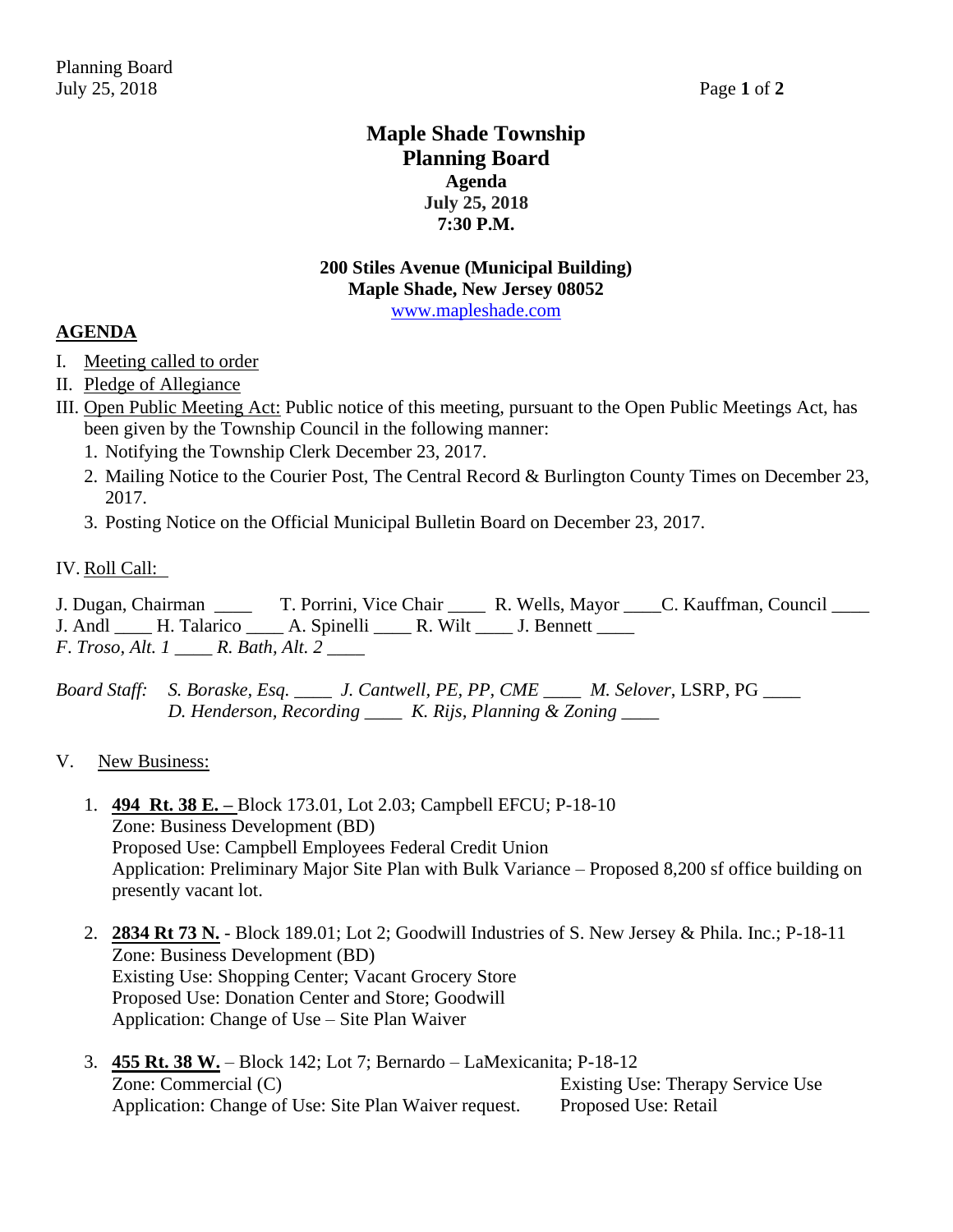Planning Board July 25, 2018 Page **2** of **2**

- 4. **11 W. Main St.** Block 63; Lot 8; Jason Bloomquist (Dream Vacations); P-18-13 Zone: Downtown Business (DB) Existing Use: Vacant beauty store Application: Change of Use: Site Plan Waiver request. Proposed Use: Travel Agent Offices
- VI. Old Business:
- VII. Minutes:

a. June 27, 2018

- VIII. Reports:
	- a. Solicitor: Resolutions 2018-PB-08: Block 171; Lots 1.03; 1.05; 1.06 – Robert Huntert; P-18-7
	- b. Engineer:
	- c. Community Development:
- IX. Adjourn.

| 2018 Meeting Dates:                                                            |  |  |  |  |  |  |
|--------------------------------------------------------------------------------|--|--|--|--|--|--|
| Site Plan Adv.: $1/9$ * 2/6 3/6 4/3 5/1 6/5 7/10 * 8/7 9/4 10/2 11/6 12/4      |  |  |  |  |  |  |
| Planning Board: 1/24 2/28 3/28 4/25 5/23 6/27 7/25 8/22 9/26 10/24 11/28 12/26 |  |  |  |  |  |  |
| Zoning Board: $1/10$ 2/14 3/14 4/11 5/9 6/13 7/11 8/8 9/12 10/10 11/7* 12/12   |  |  |  |  |  |  |

**If you are unable to attend, please call Kevin Rijs at (856)779-9610 Ext.151. Thank You.**

# **Next Meeting August 22, 2018**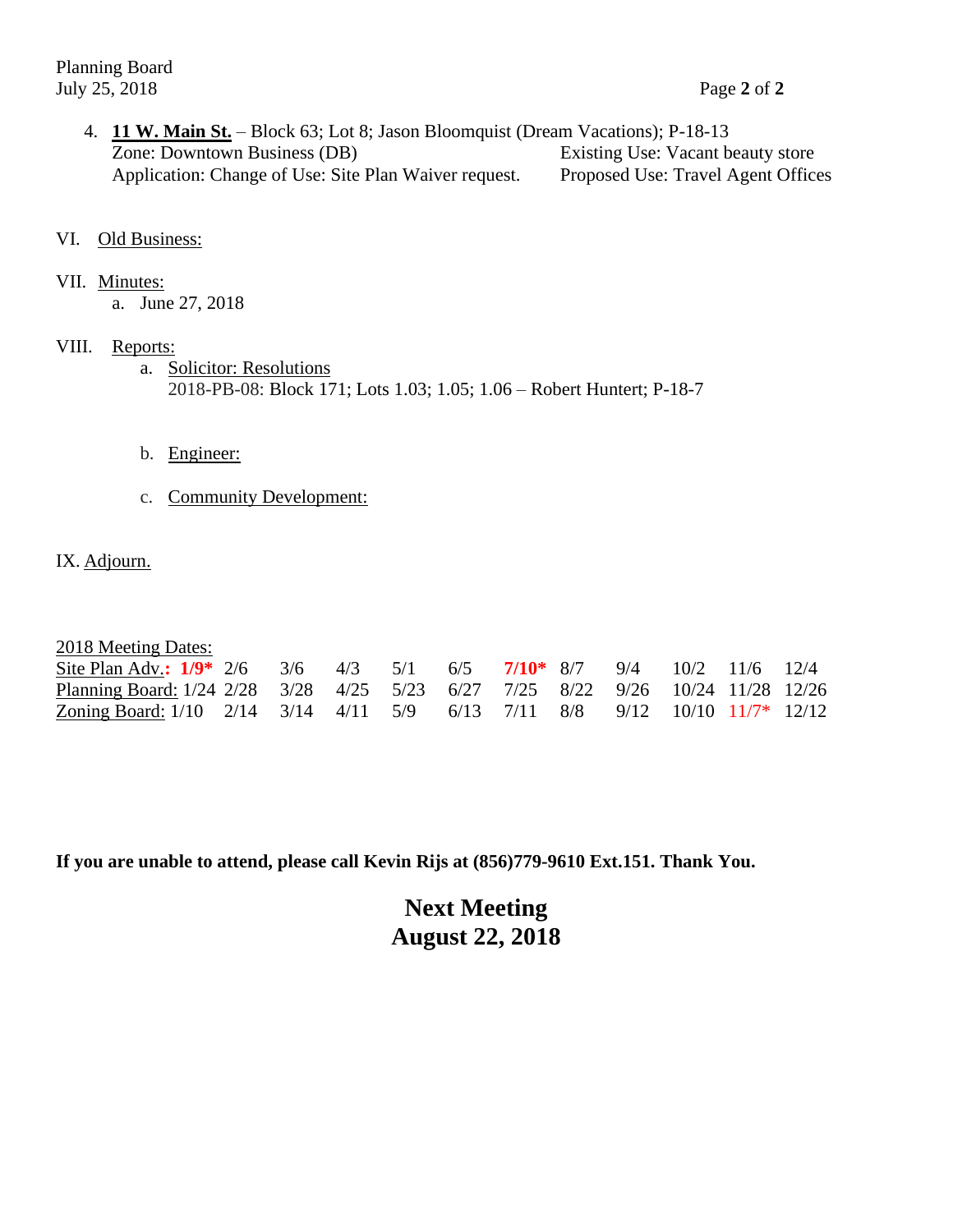## **Maple Shade Township Planning Board Agenda June 27, 2018 7:30 P.M.**

## **200 Stiles Avenue (Municipal Building) Maple Shade, New Jersey 08052** [www.mapleshade.com](http://www.mapleshade.com/)

## **AGENDA**

- I. Meeting called to order
- II. Pledge of Allegiance
- III. Open Public Meeting Act: Public notice of this meeting, pursuant to the Open Public Meetings Act, has been given by the Township Council in the following manner:
	- 1. Notifying the Township Clerk December 23, 2017.
	- 2. Mailing Notice to the Courier Post, The Central Record & Burlington County Times on December 23, 2017.
	- 3. Posting Notice on the Official Municipal Bulletin Board on December 23, 2017.

## IV. Roll Call:

J. Dugan, Chairman \_\_\_\_ T. Porrini, Vice Chair \_\_\_\_ R. Wells, Mayor \_\_\_\_C. Kauffman, Council \_\_\_\_ J. Andl H. Talarico A. Spinelli R. Wilt J. Bennett *F*. *Troso, Alt. 1 \_\_\_\_ R. Bath, Alt. 2 \_\_\_\_*

*Board Staff: S. Boraske, Esq. \_\_\_\_ J. Cantwell, PE, PP, CME \_\_\_\_ M. Selover*, LSRP, PG *\_\_\_\_ D. Henderson, Recording \_\_\_\_ K. Rijs, Planning & Zoning \_\_\_\_*

- V. New Business:
	- 1. **103-119 W. Main St**. Block 64; Lots 1; 2; 3; 4; 5; & 8; Barrons Urban Renewal; P-18-8 (SPR123) Zone: Downtown Business (DB) and Redevelopment Area Application to extend Planning Board approvals granted 12/04/2013 – mixed use commercial and residential (60 units)
	- 2. **Block 171; Lots 1.03; 1.05; 1.06** Robert Hunter t; P-18-7 Zone: Residential  $-2$  (R-2) Application for lot line adjustment. Prior Approval SDR292-98
	- 3. **494 Rt. 38 E. –** Block 173.01, Lot 2.03; Campbell EFCU; P-18-10 *Continued to next month* Zone: Business Development (BD) Proposed Use: Campbell Employees Federal Credit Union Application: Preliminary Major Site Plan with Bulk Variance – Proposed 8,200 sf office building on presently vacant lot.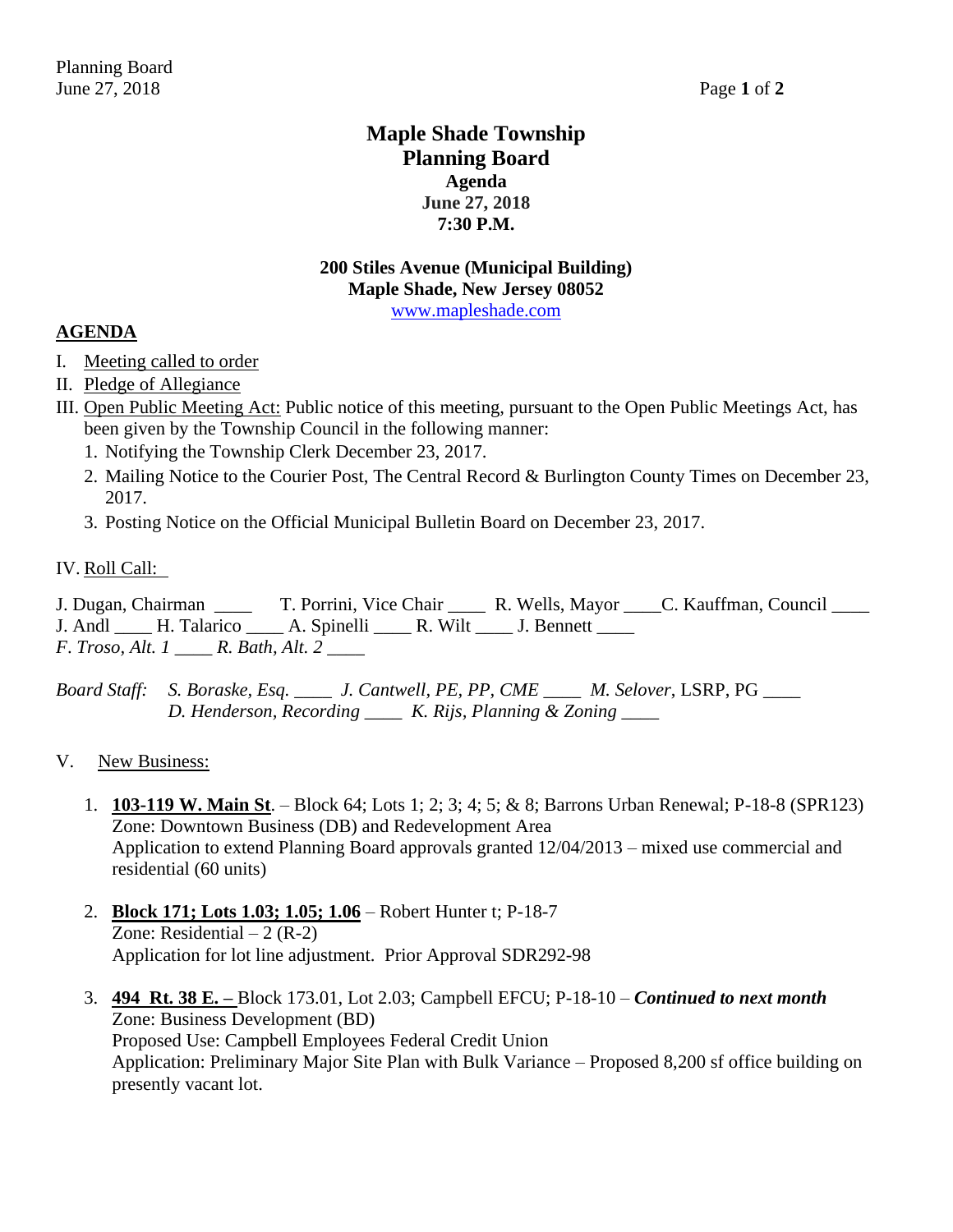Planning Board June 27, 2018 Page **2** of **2**

#### VI. Old Business:

#### VII. Minutes:

a. May 23, 2018

#### VIII. Reports:

a. Solicitor: Resolutions 2018-PB-04: 10 Morris Ave. – Block 84.01; Lot 5; Eastern Lift Company; P-18-4 2018-PB-05: 54 W. Main St. – Block 127; Lot 10.01; Danny's Amp Service Inc.; P-18-6 2018-PB-06: 461 Route 38 W. – Block 144; Lot 18 Unit C; Detangled Salon; P-18-9 2018-PB-07: 103-119 W. Main; Block 64; Lots 1; 2; 3; 4; 5; & 8; Barrons Urban Renewal; P-18-8

- b. Engineer:
- c. Community Development:

### IX. Adjourn.

#### 2018 Meeting Dates:

| Site Plan Adv.: $1/9$ * 2/6 3/6 4/3 5/1 6/5 7/10 * 8/7 9/4 10/2 11/6 12/4      |  |  |  |  |  |  |
|--------------------------------------------------------------------------------|--|--|--|--|--|--|
| Planning Board: 1/24 2/28 3/28 4/25 5/23 6/27 7/25 8/22 9/26 10/24 11/28 12/26 |  |  |  |  |  |  |
| Zoning Board: 1/10 2/14 3/14 4/11 5/9 6/13 7/11 8/8 9/12 10/10 11/7* 12/12     |  |  |  |  |  |  |

**If you are unable to attend, please call Kevin Rijs at (856)779-9610 Ext.151. Thank You.**

**Next Meeting July 25, 2018**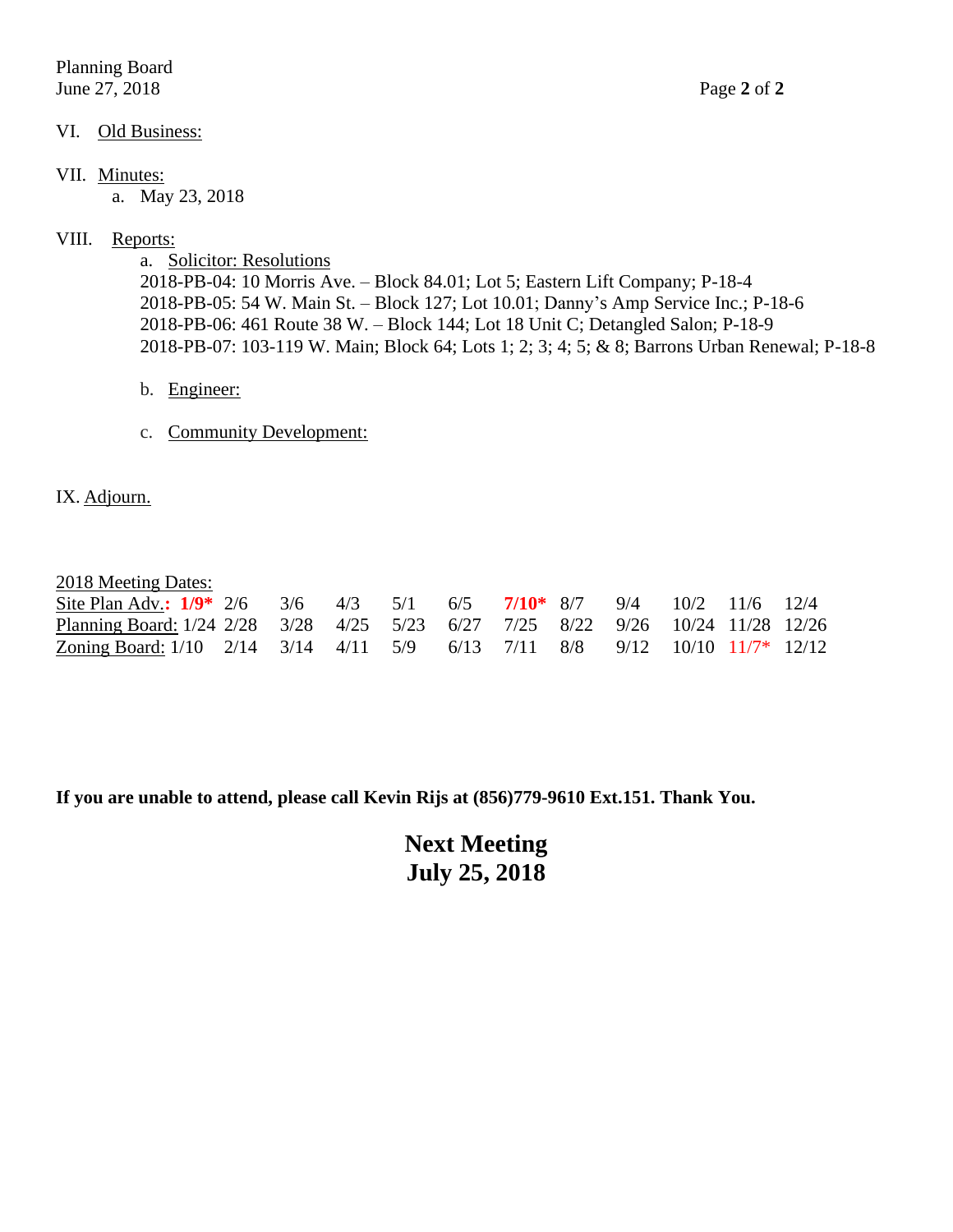## **Maple Shade Township Planning Board Agenda May 23, 2018 7:30 P.M.**

### **200 Stiles Avenue (Municipal Building) Maple Shade, New Jersey 08052** [www.mapleshade.com](http://www.mapleshade.com/)

## **AGENDA**

- I. Meeting called to order
- II. Pledge of Allegiance
- III. Open Public Meeting Act: Public notice of this meeting, pursuant to the Open Public Meetings Act, has been given by the Township Council in the following manner:
	- 1. Notifying the Township Clerk December 23, 2017.
	- 2. Mailing Notice to the Courier Post, The Central Record & Burlington County Times on December 23, 2017.
	- 3. Posting Notice on the Official Municipal Bulletin Board on December 23, 2017.

### IV. Roll Call:

J. Dugan, Chairman \_\_\_\_ T. Porrini, Vice Chair \_\_\_\_ R. Wells, Mayor \_\_\_\_C. Kauffman, Council \_\_\_\_ J. Andl H. Talarico A. Spinelli R. Wilt J. Bennett *F*. *Troso, Alt. 1 \_\_\_\_ R. Bath, Alt. 2 \_\_\_\_*

*Board Staff: S. Boraske, Esq. \_\_\_\_ J. Cantwell, PE, PP, CME \_\_\_\_ M. Selover*, LSRP, PG *\_\_\_\_ D. Henderson, Recording \_\_\_\_ K. Rijs, Planning & Zoning \_\_\_\_*

#### V. New Business:

- 1. **10 Morris Ave.** Block 84.01; Lot 5; Eastern Lift Company; P-18-4 Zone: Business Development (BD) Existing Use: Vacant Industrial Building Application: Change of Use; Site Plan Waiver
- 2. **54 W. Main St.** Block 127; Lot 10.01; Danny's Amp Service Inc.; P-18-6 Zone: Downtown Business (DB) Existing Use: Vacant Application: Change of Use; Site Plan Waiver
- 3. **461 Route 38 W.**  Block 144; Lot 18 Unit C; Detangled Salon; P-18-9 Zone: Highway Commercial (HC) Existing Use: Vacant unit in new strip shopping center Application: Change of Use, with Site Plan waiver request – Beauty Salon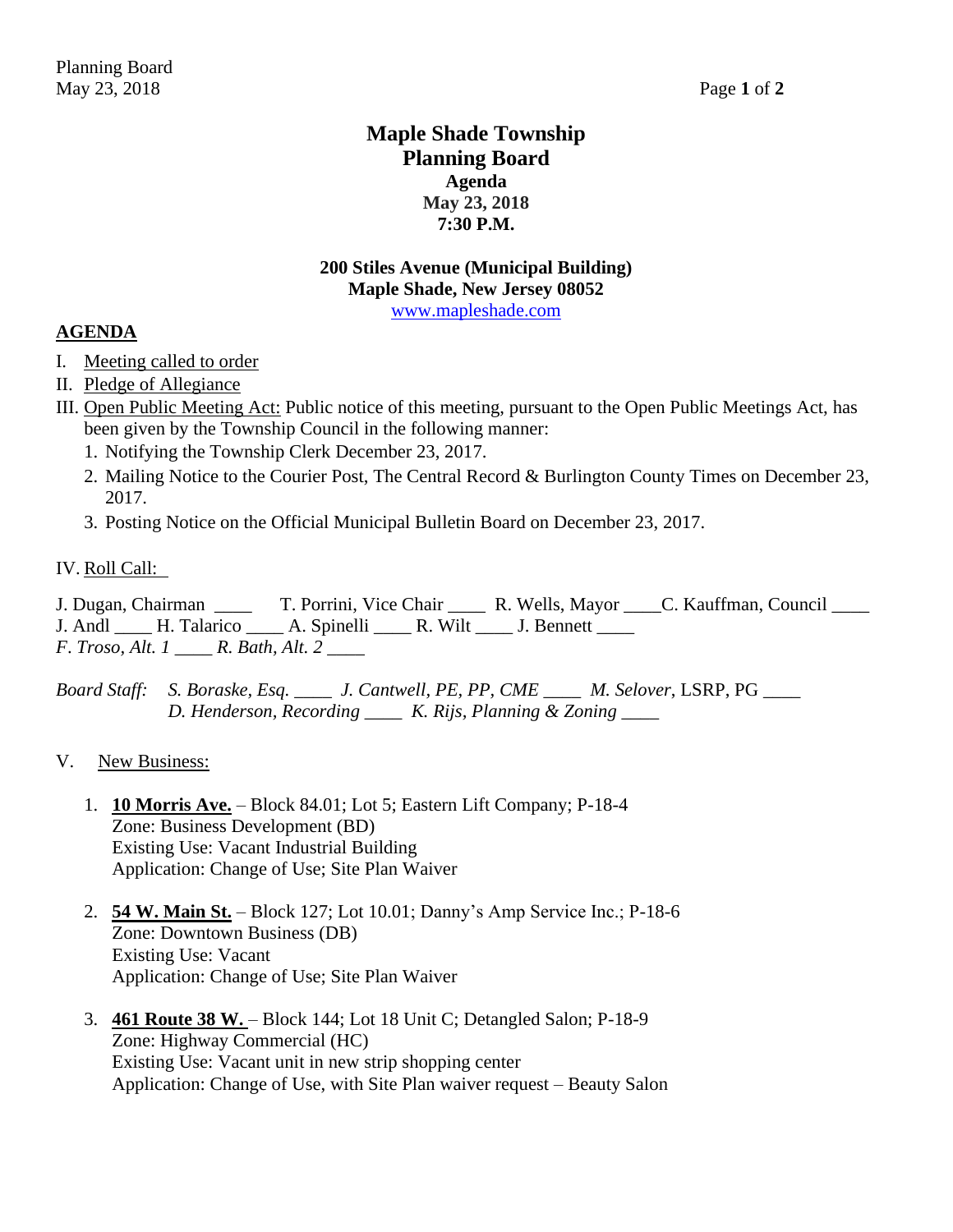Planning Board May 23, 2018 Page **2** of **2**

## VI. Old Business:

## VII. Minutes:

a. April 25, 2018

## VIII. Reports:

a. Solicitor: Resolutions 2018-PB-03: 300 S. Lenola Rd. – Block 189; Lot 4.04, Rise Chiropractic Inc.; P-18-5

- b. Engineer:
- c. Community Development:
- IX. Adjourn.

2018 Meeting Dates:

| Site Plan Adv.: $1/9$ * 2/6 3/6 4/3 5/1 6/5 7/10 * 8/7 9/4 10/2 11/6 12/4      |  |  |  |  |  |  |
|--------------------------------------------------------------------------------|--|--|--|--|--|--|
| Planning Board: 1/24 2/28 3/28 4/25 5/23 6/27 7/25 8/22 9/26 10/24 11/28 12/26 |  |  |  |  |  |  |
| Zoning Board: 1/10 2/14 3/14 4/11 5/9 6/13 7/11 8/8 9/12 10/10 11/7* 12/12     |  |  |  |  |  |  |

**If you are unable to attend, please call Kevin Rijs at (856)779-9610 Ext.151. Thank You.**

**Next Meeting June 27, 2018**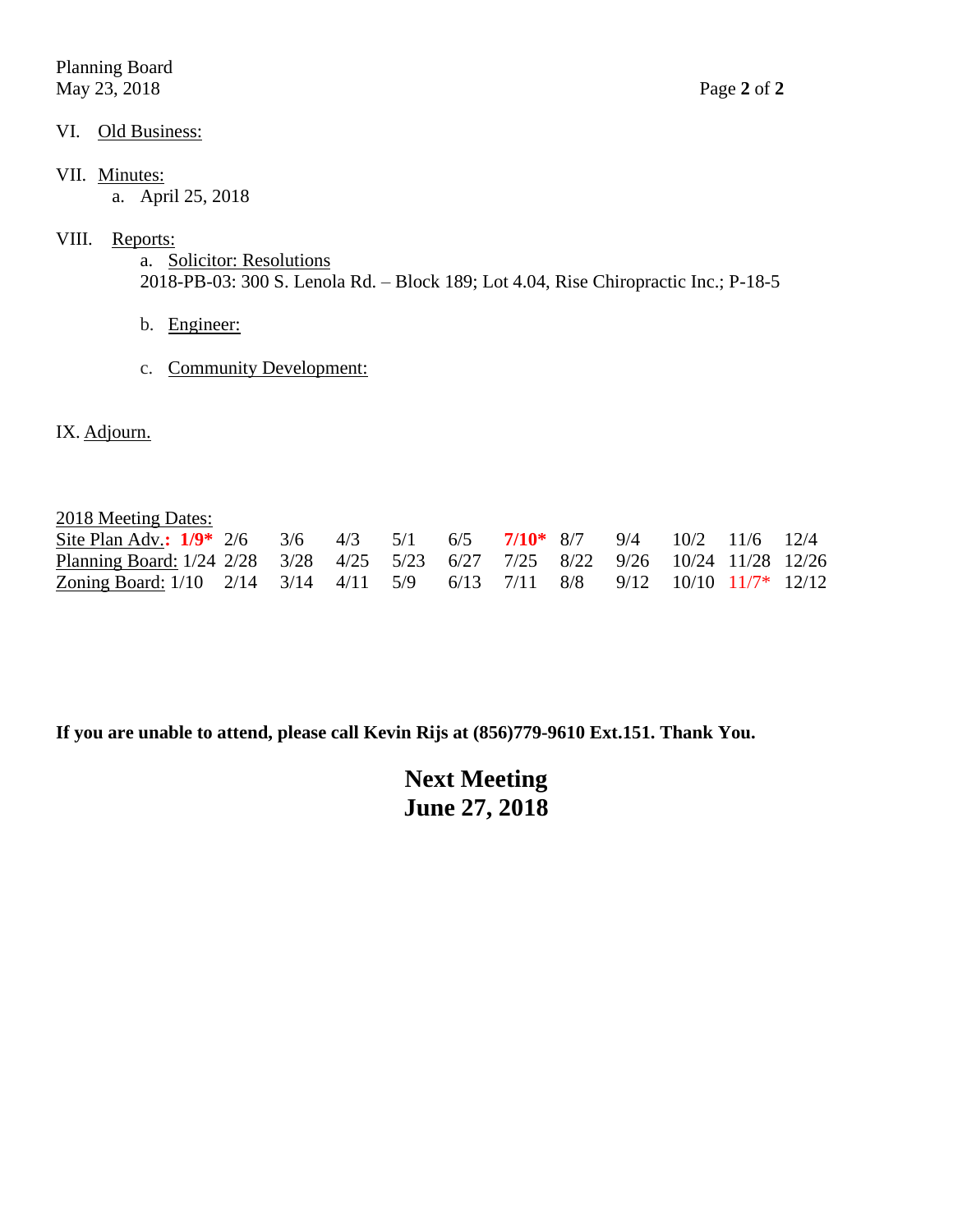## **Maple Shade Township Planning Board Agenda April 25, 2018 7:30 P.M.**

## **200 Stiles Avenue (Municipal Building) Maple Shade, New Jersey 08052** [www.mapleshade.com](http://www.mapleshade.com/)

## **AGENDA**

- I. Meeting called to order
- II. Pledge of Allegiance
- III. Open Public Meeting Act: Public notice of this meeting, pursuant to the Open Public Meetings Act, has been given by the Township Council in the following manner:
	- 1. Notifying the Township Clerk December 23, 2017.
	- 2. Mailing Notice to the Courier Post, The Central Record & Burlington County Times on December 23, 2017.
	- 3. Posting Notice on the Official Municipal Bulletin Board on December 23, 2017.

## IV. Roll Call:

J. Dugan, Chairman \_\_\_\_ T. Porrini, Vice Chair \_\_\_\_ R. Wells, Mayor \_\_\_\_C. Kauffman, Council \_\_\_\_ J. Andl H. Talarico A. Spinelli R. Wilt J. Bennett *F*. *Troso, Alt. 1 \_\_\_\_ R. Bath, Alt. 2 \_\_\_\_*

*Board Staff: S. Boraske, Esq. \_\_\_\_ J. Cantwell, PE, PP, CME \_\_\_\_ M. Selover*, LSRP, PG *\_\_\_\_ D. Henderson, Recording \_\_\_\_ K. Rijs, Planning & Zoning \_\_\_\_*

## V. New Business:

1. **300 S. Lenola Rd.** – Block 189; Lot 4.04, Rise Chiropractic Inc.; P-18-5 Zone: Business Development (BD) Existing Use: Shopping Center Proposed Use: Chiropractor Office Former Use: Sir Speedy Application: Change of Use; Site Plan Waiver

## VI. Old Business:

## VII. Minutes:

- a. March 28, 2018
- VIII. Reports:
	- a. Solicitor:
	- b. Engineer: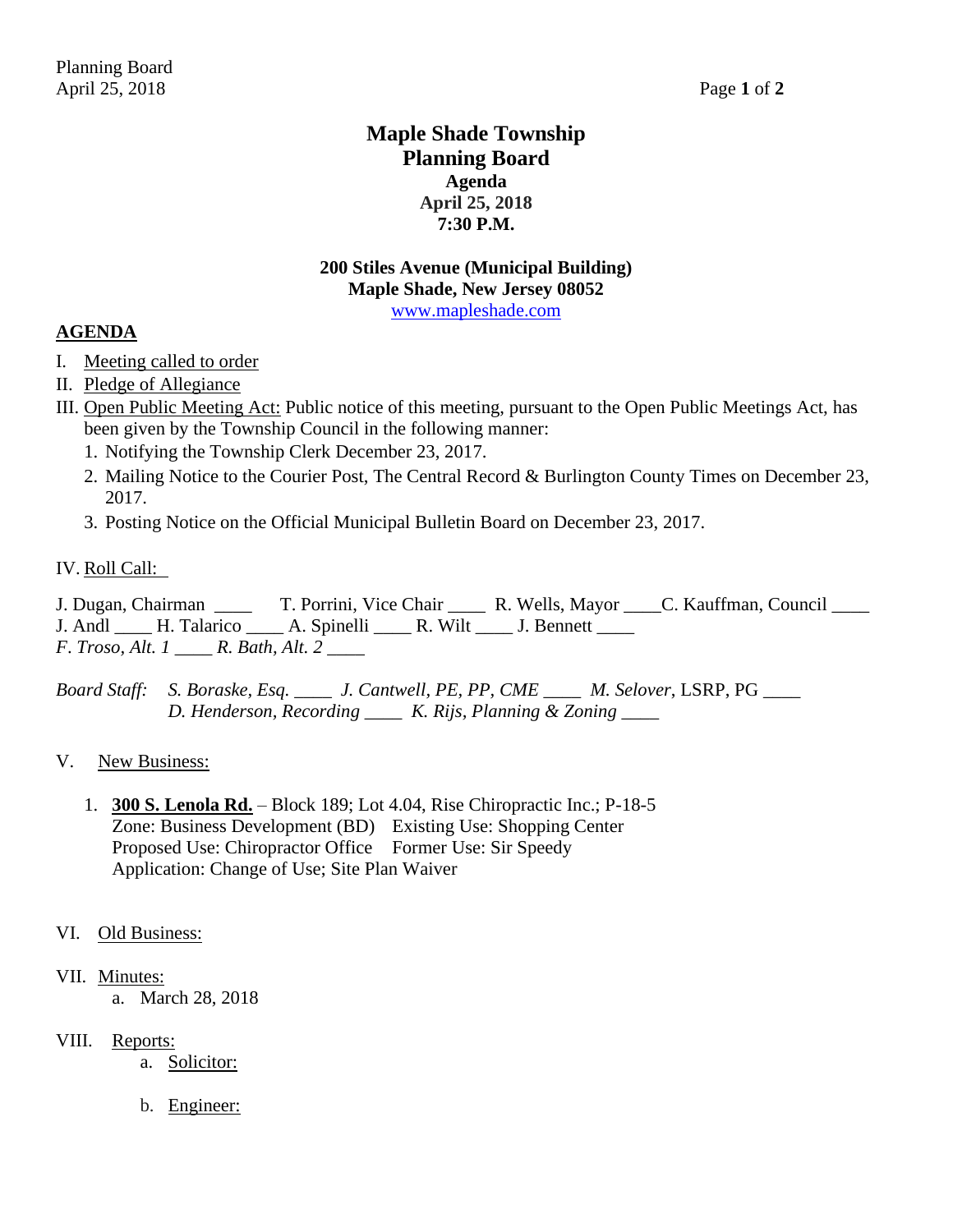Planning Board April 25, 2018 Page **2** of **2**

# c. Community Development:

IX. Adjourn.

| 2018 Meeting Dates: |
|---------------------|
|---------------------|

| Site Plan Adv.: $1/9^*$ 2/6 3/6 4/3 5/1 6/5 7/10 <sup>*</sup> 8/7 9/4 10/2 11/6 12/4 |  |  |  |  |  |  |
|--------------------------------------------------------------------------------------|--|--|--|--|--|--|
| Planning Board: 1/24 2/28 3/28 4/25 5/23 6/27 7/25 8/22 9/26 10/24 11/28 12/26       |  |  |  |  |  |  |
| Zoning Board: 1/10 2/14 3/14 4/11 5/9 6/13 7/11 8/8 9/12 10/10 11/7* 12/12           |  |  |  |  |  |  |

**If you are unable to attend, please call Kevin Rijs at (856)779-9610 Ext.151. Thank You.**

**Next Meeting May 23, 2018**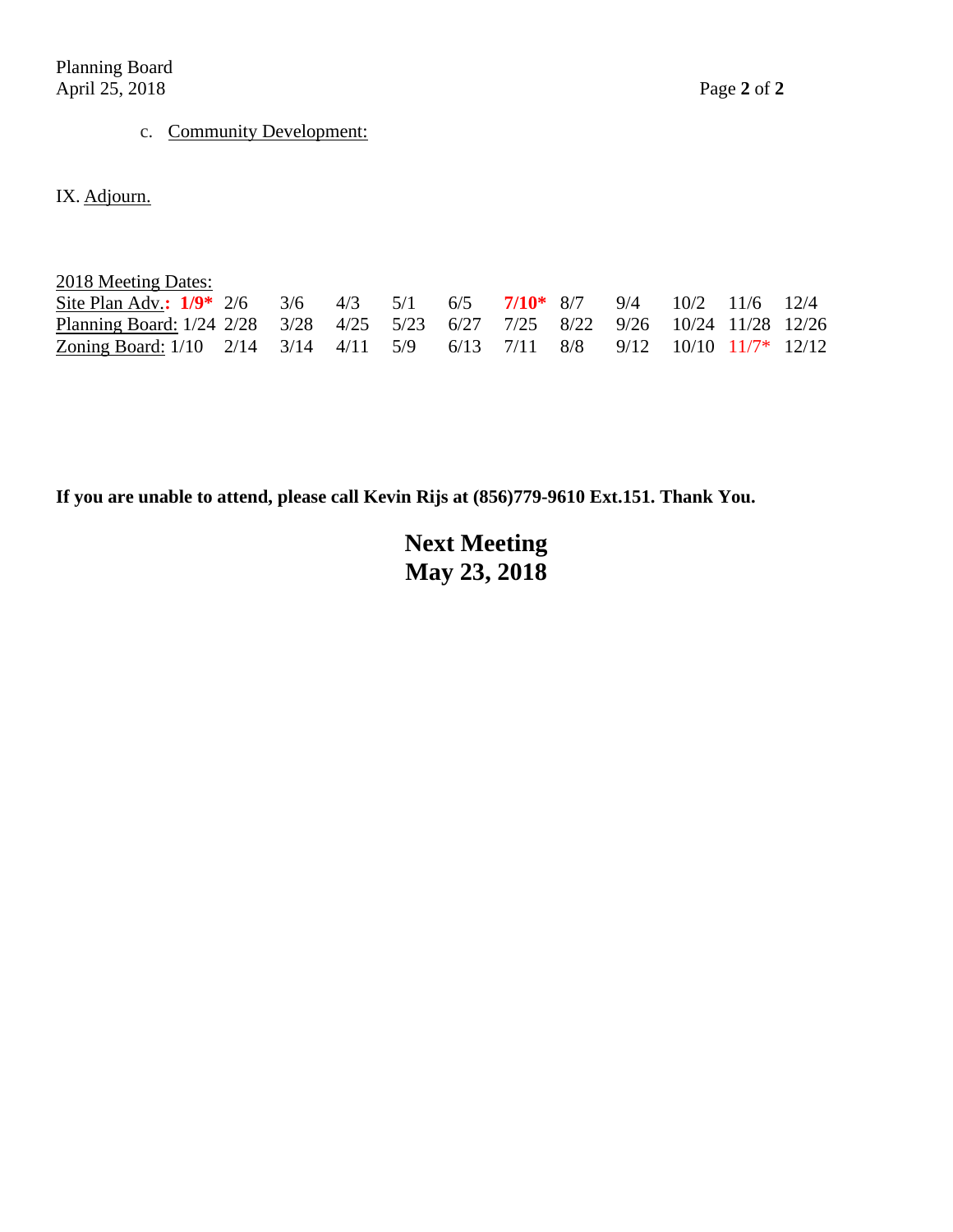## **Maple Shade Township Planning Board Agenda March 28, 2018 7:30 P.M.**

### **200 Stiles Avenue (Municipal Building) Maple Shade, New Jersey 08052** [www.mapleshade.com](http://www.mapleshade.com/)

## **AGENDA**

- I. Meeting called to order
- II. Pledge of Allegiance
- III. Open Public Meeting Act: Public notice of this meeting, pursuant to the Open Public Meetings Act, has been given by the Township Council in the following manner:
	- 1. Notifying the Township Clerk December 23, 2017.
	- 2. Mailing Notice to the Courier Post, The Central Record & Burlington County Times on December 23, 2017.
	- 3. Posting Notice on the Official Municipal Bulletin Board on December 23, 2017.

## IV. Oath of Office:

- i. Raj Bath, Alt. #2, Term Expires 12/31/2019
- V. Roll Call:

J. Dugan, Chairman \_\_\_\_ T. Porrini, Vice Chair \_\_\_\_ R. Wells, Mayor \_\_\_\_C. Kauffman, Council \_\_\_\_ J. Andl \_\_\_\_\_ H. Talarico \_\_\_\_\_ A. Spinelli \_\_\_\_\_ R. Wilt \_\_\_\_ J. Bennett \_\_\_\_\_ *F*. *Troso, Alt. 1 \_\_\_\_ R. Bath, Alt. 2 \_\_\_\_*

*Board Staff: S. Boraske, Esq. \_\_\_\_ J. Cantwell, PE, PP, CME \_\_\_\_ M. Selover*, LSRP, PG *\_\_\_\_ D. Henderson, Recording \_\_\_\_ K. Rijs, Planning & Zoning \_\_\_\_*

## VI. New Business:

1. **494 Rt. 38 E.** – B173.01 L2.03; Campbell EFCU; P-18-3 Zone: Business Development (BD) Proposed Use: Campbell Employees Federal Credit Union Application: Informal Concept Plan – Proposed 10,700 sf office building on presently vacant lot.

## VII. Old Business:

## VIII. Minutes:

a. February 28, 2018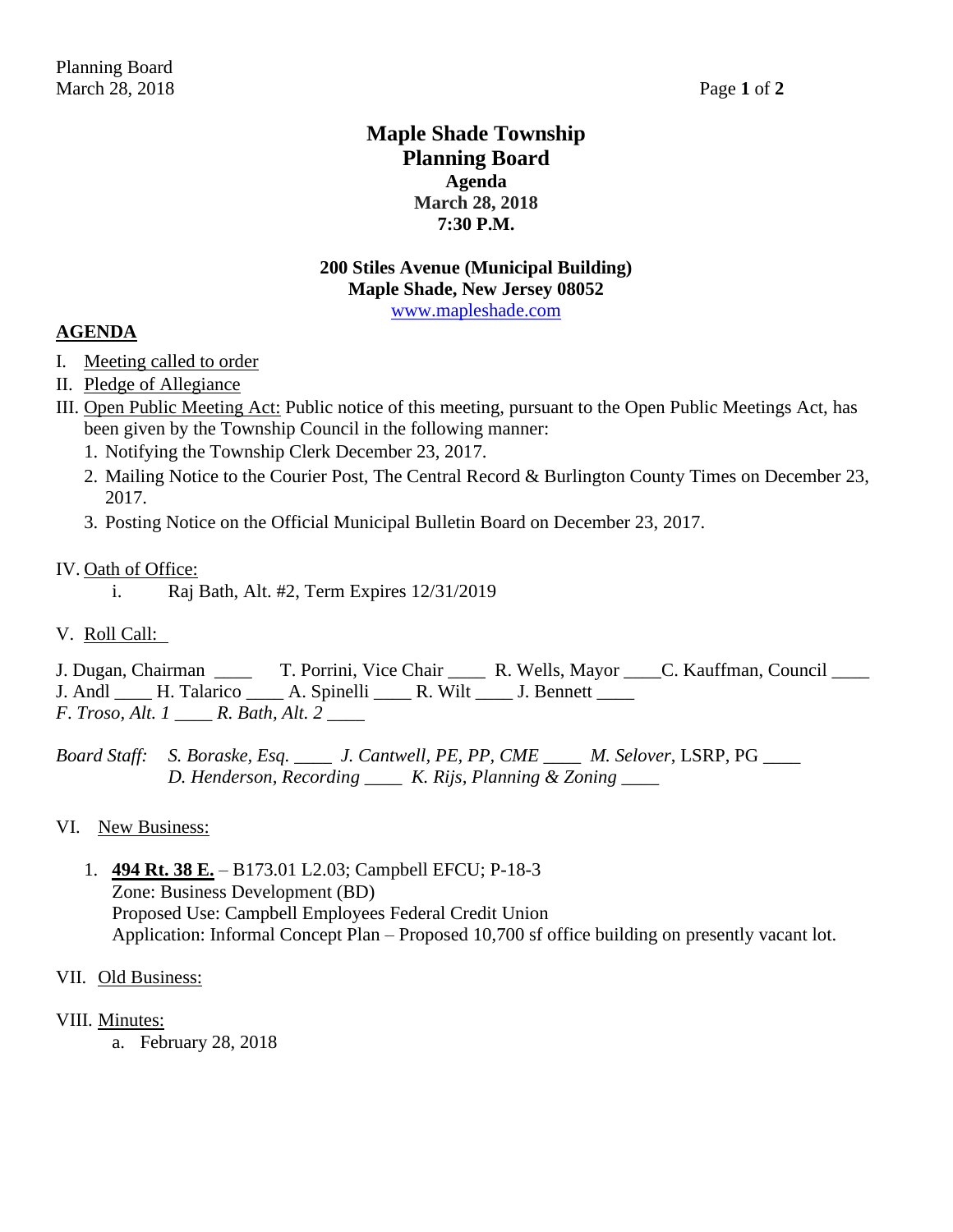## IX. Reports:

- a. Solicitor: Resolutions 2018-PB-02: 66 W. Main St. – Block 127; Lot 14; Ardit Cami; P-18-2
- b. Engineer:
- c. Community Development:
- X. Adjourn.

| 2018 Meeting Dates:                                                            |  |  |  |  |  |  |
|--------------------------------------------------------------------------------|--|--|--|--|--|--|
| Site Plan Adv.: $1/9$ * 2/6 3/6 4/3 5/1 6/5 7/10 * 8/7 9/4 10/2 11/6 12/4      |  |  |  |  |  |  |
| Planning Board: 1/24 2/28 3/28 4/25 5/23 6/27 7/25 8/22 9/26 10/24 11/28 12/26 |  |  |  |  |  |  |
| Zoning Board: $1/10$ 2/14 3/14 4/11 5/9 6/13 7/11 8/8 9/12 10/10 11/7* 12/12   |  |  |  |  |  |  |

**If you are unable to attend, please call Kevin Rijs at (856)779-9610 Ext.151. Thank You.**

**Next Meeting April 25, 2018**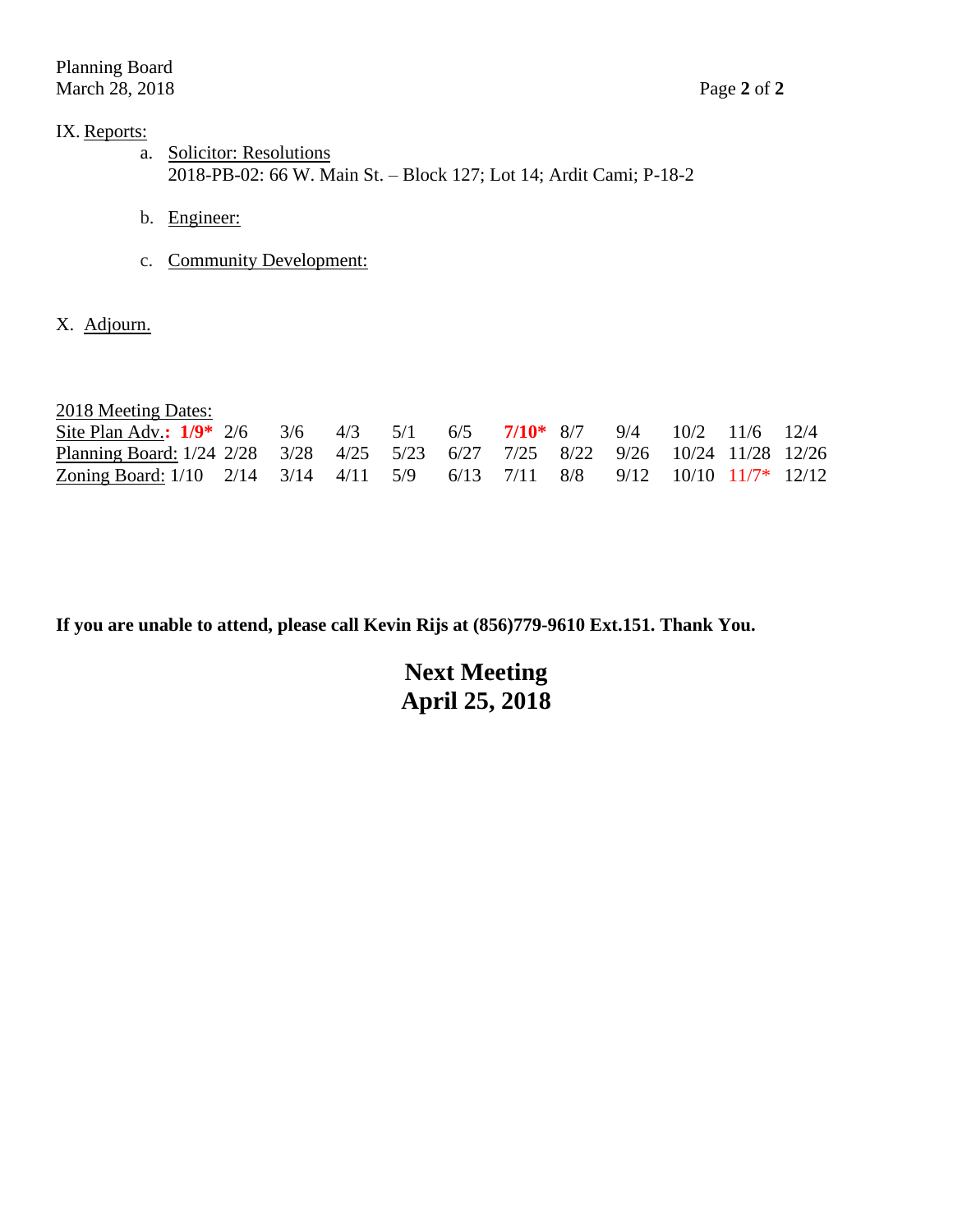## **Maple Shade Township Planning Board Agenda February 28, 2018 7:30 P.M.**

## **200 Stiles Avenue (Municipal Building) Maple Shade, New Jersey 08052** [www.mapleshade.com](http://www.mapleshade.com/)

## **AGENDA**

- I. Meeting called to order
- II. Pledge of Allegiance
- III. Open Public Meeting Act: Public notice of this meeting, pursuant to the Open Public Meetings Act, has been given by the Township Council in the following manner:
	- 1. Notifying the Township Clerk December 23, 2017.
	- 2. Mailing Notice to the Courier Post, The Central Record & Burlington County Times on December 23, 2017.
	- 3. Posting Notice on the Official Municipal Bulletin Board on December 23, 2017.

#### IV. Oath of Office:

- i. Angelo Spinelli, CIV Member, Term Expires 12/31/2021
- ii. Raj Bath, Alt. #2, Term Expires 12/31/2019

## V. Roll Call:

J. Dugan, Chairman \_\_\_\_ T. Porrini, Vice Chair \_\_\_\_ R. Wells, Mayor \_\_\_\_C. Kauffman, Council \_\_\_\_ J. Andl \_\_\_\_ H. Talarico \_\_\_\_ A. Spinelli \_\_\_\_ R. Wilt \_\_\_\_ J. Bennett \_\_\_\_ *F*. *Troso, Alt. 1 \_\_\_\_ R. Bath, Alt. 2 \_\_\_\_*

*Board Staff: S. Boraske, Esq. \_\_\_\_ J. Cantwell, PE, PP, CME \_\_\_\_ M. Selover*, LSRP, PG *\_\_\_\_ D. Henderson, Recording \_\_\_\_ K. Rijs, Planning & Zoning \_\_\_\_*

#### VI. New Business:

1. **66 W. Main St.** – Block 127; Lot 14; Ardit Cami; P-18-2 Zone: Downtown Business (DB) Existing Use: Vacant store front Proposed Use: Barber Shop Application: Site Plan Waiver Request

#### VII. Old Business:

#### VIII. Minutes:

a. January 24, 2018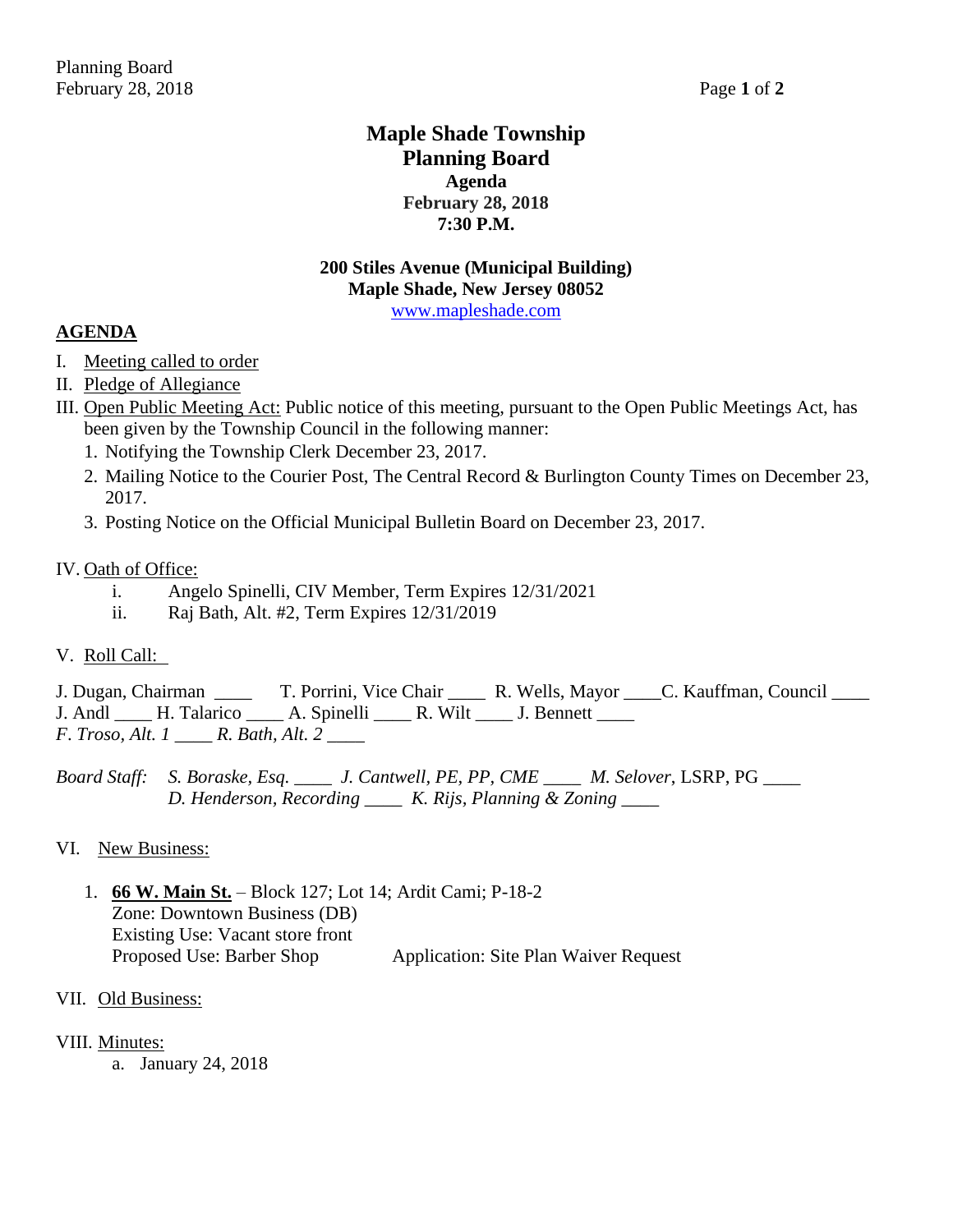### IX. Reports:

- a. Solicitor: Resolutions 2018-PB-01: 450 S. Lenola Rd. – Block 189.01, Lots 5 & 5.02; Freshii; P-18-1
- b. Engineer: SPR151 - 597 Rt. 38 W. & Lenola Rd. (B189, L5.02) Maple Shade Equities. Approved by the Planning Board on June 22, 2016 (Resolution 2016-PB-11). Starbucks & Bank. Status Report NJDOT Approvals.
- c. Community Development: 2/14/2017 Zoning Board of Adjustment Annual Report (N.J.S.A. 40:55D-70.1)
- X. Adjourn.

| 2018 Meeting Dates: |  |
|---------------------|--|
|---------------------|--|

| Site Plan Adv.: $1/9$ $2/6$ $3/6$ $4/3$ $5/1$ $6/5$ $7/10$ $8/7$ $9/4$ $10/2$ $11/6$ $12/4$ |  |  |  |  |  |  |
|---------------------------------------------------------------------------------------------|--|--|--|--|--|--|
| Planning Board: 1/24 2/28 3/28 4/25 5/23 6/27 7/25 8/22 9/26 10/24 11/28 12/26              |  |  |  |  |  |  |
| Zoning Board: 1/10 2/14 3/14 4/11 5/9 6/13 7/11 8/8 9/12 10/10 11/7* 12/12                  |  |  |  |  |  |  |

**If you are unable to attend, please call Kevin Rijs at (856)779-9610 Ext.151. Thank You.**

# **Next Meeting March 28, 2018**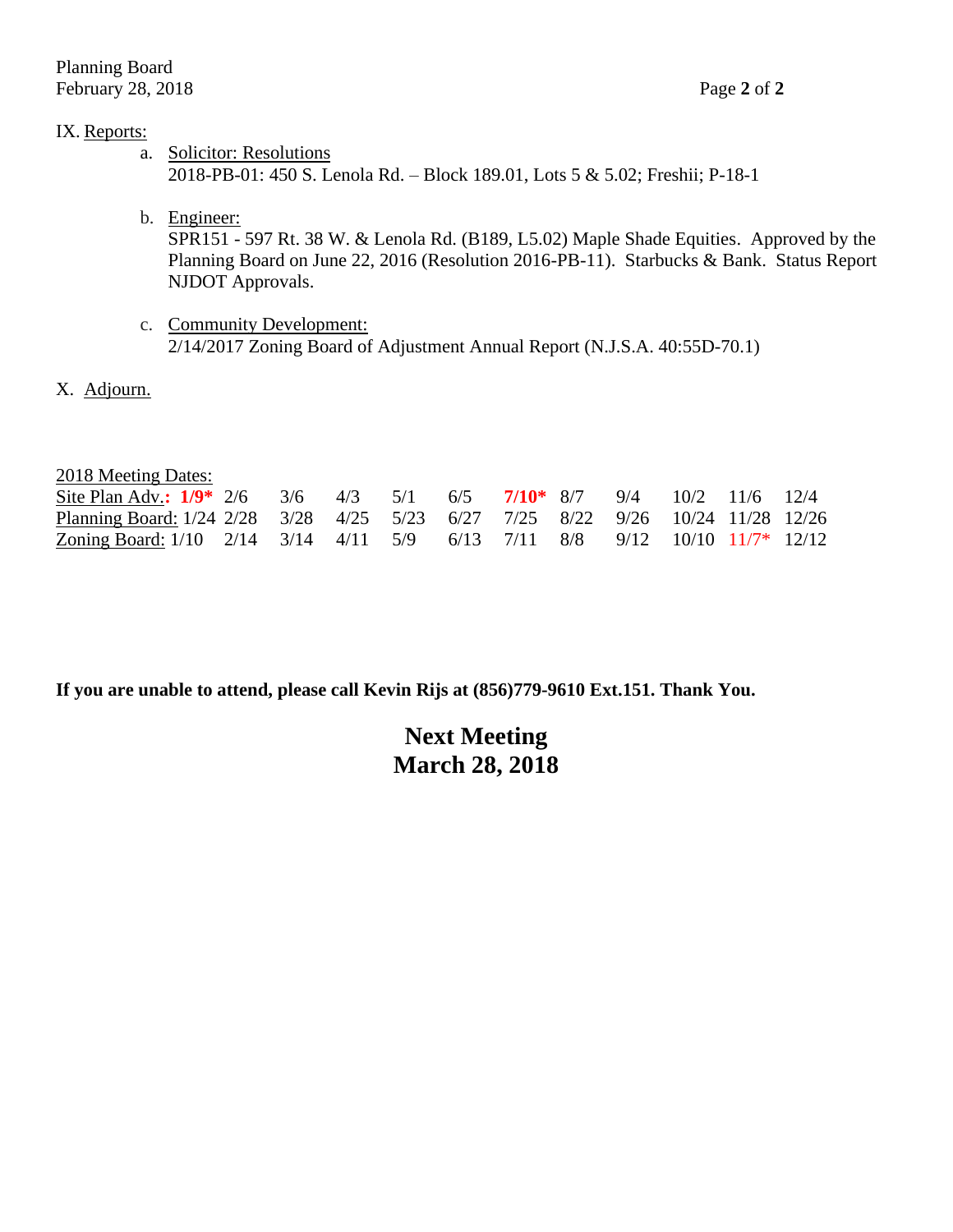## **Maple Shade Township Planning Board Agenda January 24, 2018 7:30 P.M.**

## **200 Stiles Avenue (Municipal Building) Maple Shade, New Jersey 08052**

[www.mapleshade.com](http://www.mapleshade.com/)

## **AGENDA**

- I. Meeting called to order by, acting Attorney
- II. Pledge of Allegiance
- III. Open Public Meeting Act: Public notice of this meeting, pursuant to the Open Public Meetings Act, has been given by the Township Council in the following manner:
	- 1. Notifying the Township Clerk December 23, 2017.
	- 2. Mailing Notice to the Courier Post, The Central Record & Burlington County Times on December 23, 2017.
	- 3. Posting Notice on the Official Municipal Bulletin Board on December 23, 2017.

## IV. Oath of Office:

- i. Rob Wells, CI Member, Term Expires 12/31/2018
- ii. Joseph Andl, CII Member, Term Expires 12/31/2018
- iii. Charles Kauffman, CIII Member, Term Expires 12/31/2018
- iv. Joseph Dugan, CIV Member, Term Expires 12/31/2021
- v. Angelo Spinelli, CIV Member, Term Expires 12/31/2021
- vi. Frank Troso, CIV Alt.#1, Term Expires 12/31/2018
- vii. Raj Bath, Alt. #2, Term Expires 12/31/2019
- V. Roll Call:
	-
	- iii. Joseph Dugan, Member iv. Joseph Andl, Member
	- v. Heather Talarico, Member vi. Teresa Porrini, Member
	- vii. Angelo Spinelli, Member iix. Robert Wilt, Member
	- ix. Justin Bennett, Member x. Frank Troso, Alt. 1
	- xi. Raj Bath, Alt. 2
- VI. Organization of the Board:
	- a. Nomination of Chairman.
	- b. Nomination of Vice Chairman.
	- c. Nomination of Attorney.
	- d. Nomination of Engineer.
	- e. Nomination of Secretary.
	- f. Nomination of Environmental Engineer.
	- g. Consent Approval of Meeting dates for the year as set by Council.
	- h. Consent Approval of Official Newspaper authorized by Council. Courier Post, the Central Record and Burlington County Times.
- i. Rob Wells, Member & Mayor ii. Charles Kauffman, Member & Council
	-
	-
	-
	-